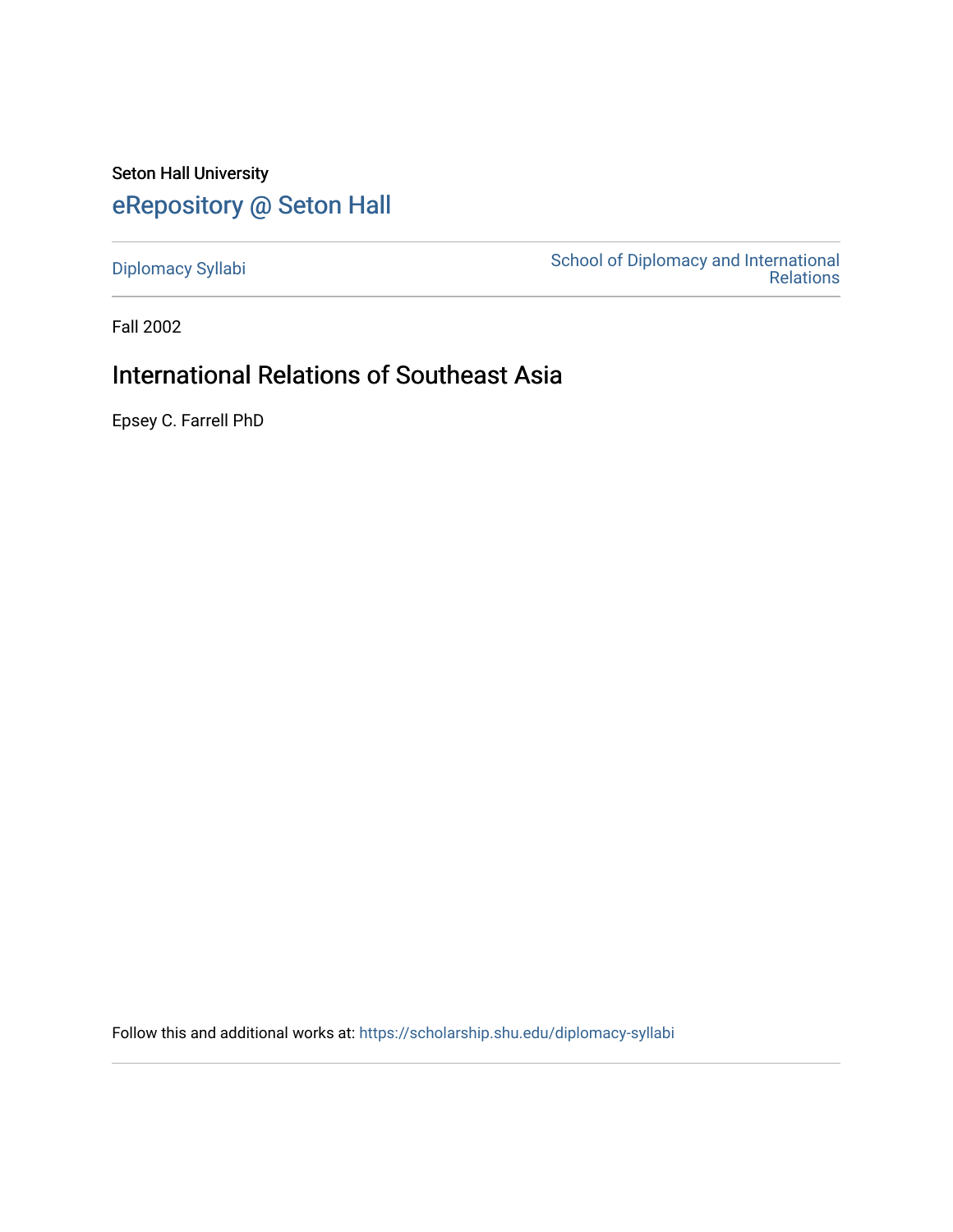# **Diplomacy 6011 and 4196—Fall 2002 International Relations of Southeast Asia**

Dr. Epsey C. Farrell, Tel. (973)538-3465, Fax (973)538-9505<br>e-mail epsev@earthlink.net

#### **Introduction**

This course is designed to introduce the student to the international relations system of Southeast Asia and the foreign policies of the Southeast Asian states. Throughout the course three levels of interaction will be examined: the Southeast Asian states as autonomous actors, the regionalization of Southeast Asian foreign policies, and the states' and region's relations in the IR environment external to Southeast Asia.

The course will begin with <sup>a</sup> review of the major environmental and historical factors shaping the regional international system. A review of the principal interests and capabilities of the system's actors will follow. <sup>A</sup> major emphasis of the course will be regionalism in an analysis of the Association of Southeast Asian Nations (ASEAN) and the ASEAN Regional Forum (ARF). The background to this is the changes in the post-Cold War security environment in Southeast Asia, in particular the new, emerging regional distribution of power. The course also will give consideration to emerging problem areas in the region, including ethno-religious conflict, the environment and human rights.

# **Required Texts**

- Acharya, Amitav. The Quest for Identity: International Relations of Southeast A. New York: Oxford University Press, 2000.
- Neher, Clark D. Southeast Asia in the New International Era. 4<sup>th</sup> ed. Boulder:Westview Press, 2002.

#### **Supplemental Texts on Reserve in Library**

- Acharya, Amitav. Constructing a Security Community in Southeast Asia. New York: Routledge, 2001. (1 copy)
- Ellings, Richard J. and Sheldon W. Simon, cds. Southeast Asian Security in the New Millenium. Armonk, N.Y.: M E. Sharpe, 1996. ( ! copy)
- McCloud, Donald G. Southeast Asia: Tradition and Modernity in the Contempor AV World. Boulder: Westview Press, 1995. (1 copy)
- Wurfel, David and Bruce Burton, eds. Southeast Asia in the New World Order. New York: St. Martin's Press, 1996. (2 copies)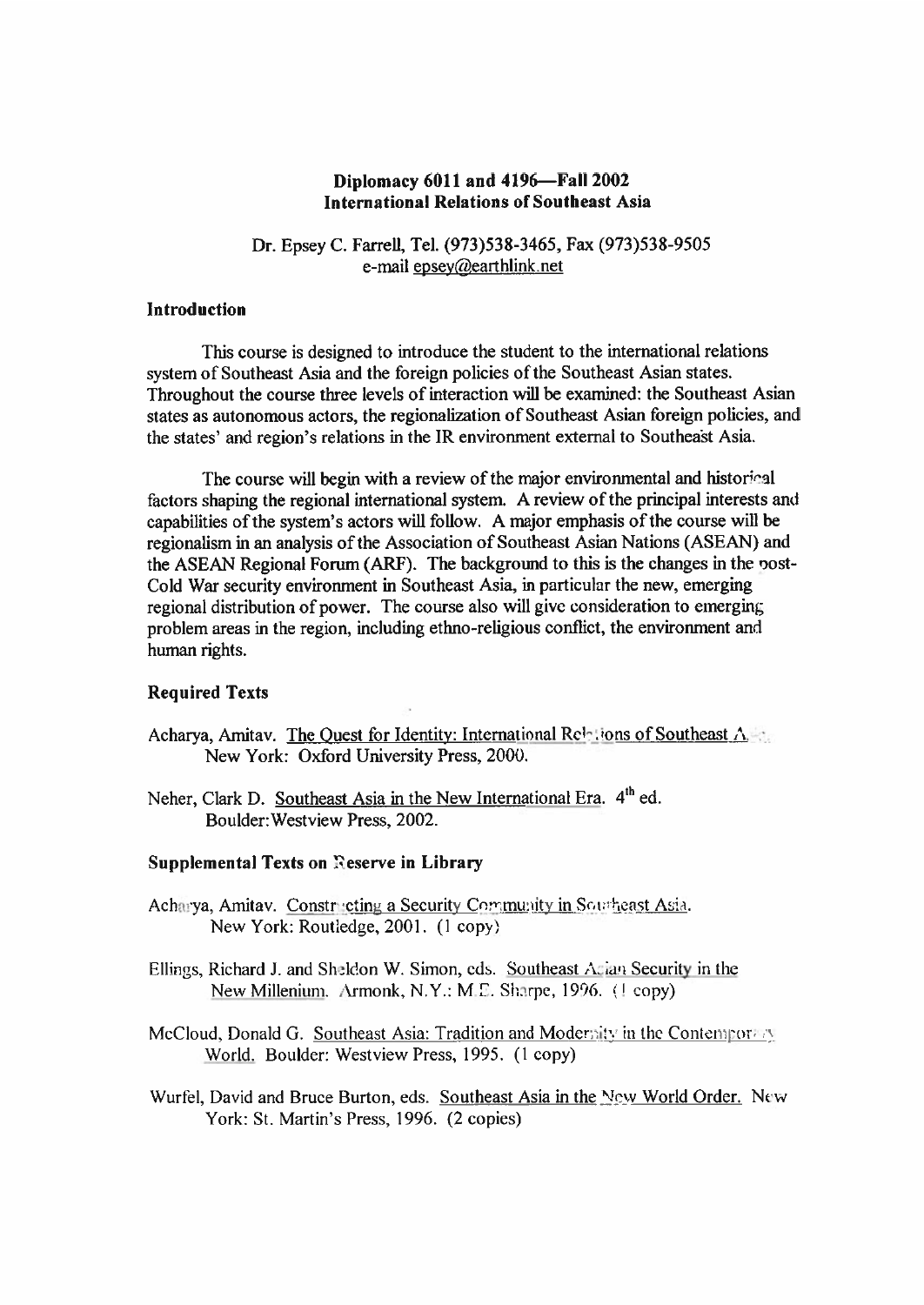# Wurfel, David and Bruce Burton, eds. The Political Economy of Foreign Policy in Southeast Asia. London: Macmillan, 1990. (1 copy)

In addition, journal articles and book chapters will be supplied by the instructor for each segmen<sup>t</sup> of the course or will be available online through Academic Search. There will be **choice** among those articles listed in the syllabus.

#### **Course Requirements**

The course is taught as <sup>a</sup> seminar for advanced undergraduate and graduate students. It involves reading <sup>a</sup> significant bibliography which can be shaped according to individual interests in consultation with the instructor. Supplemental bibliography is included in the syllabus. Reading assignments will be adjusted for undergraduates.

#### *Midterm and final exams*

A one-hour midterm exam will be given on Oct. 22 (tentative) and the final exam will be Dec. 17.

#### *Term paper*

The undergraduate term paper should be at least ten pages <sup>p</sup>lus bibliography and the graduate term paper should be at least 15 pages <sup>p</sup>lus bibliography. Either Chicago/Turabian or APA style may be used for citation. Each student will <sup>g</sup>ive <sup>a</sup> 15-20 minute oral summary of his/her paper during the final class meeting Dec. 10. Paper topics should be agreed upon with the instructor no later than the third week of the course and a first draft of the paper must be given to the instructor Nov. 26 for comment. Final versions of papers are due Dec. 10.

#### *Class participation*

All students are expected to hand in eight journal entries of no more than two pages summarizing/analyzing the material read for that week. (You may choose which weeks to skip.)

All students are expected to bring to class at least one current event item pertaining to the region for discussion every week. Examples of goo<sup>d</sup> sources include the Far Eastern Economic Review. Asian Wall Street Journal. Singapore Straits Times, Bangkok Post and The Nation (Bangkok).

Graduate students will be asked to be prepared to take the lead in class discussion two times during the semester, and undergraduates will take the lead one time. This generally will involve reading an extra source that week.

#### *Grading*

Graduate and undergraduate students are graded by separate standards. Grading distribution:

| m                   |     |
|---------------------|-----|
| Class participation | 15% |
| Mid-term exam       | 10% |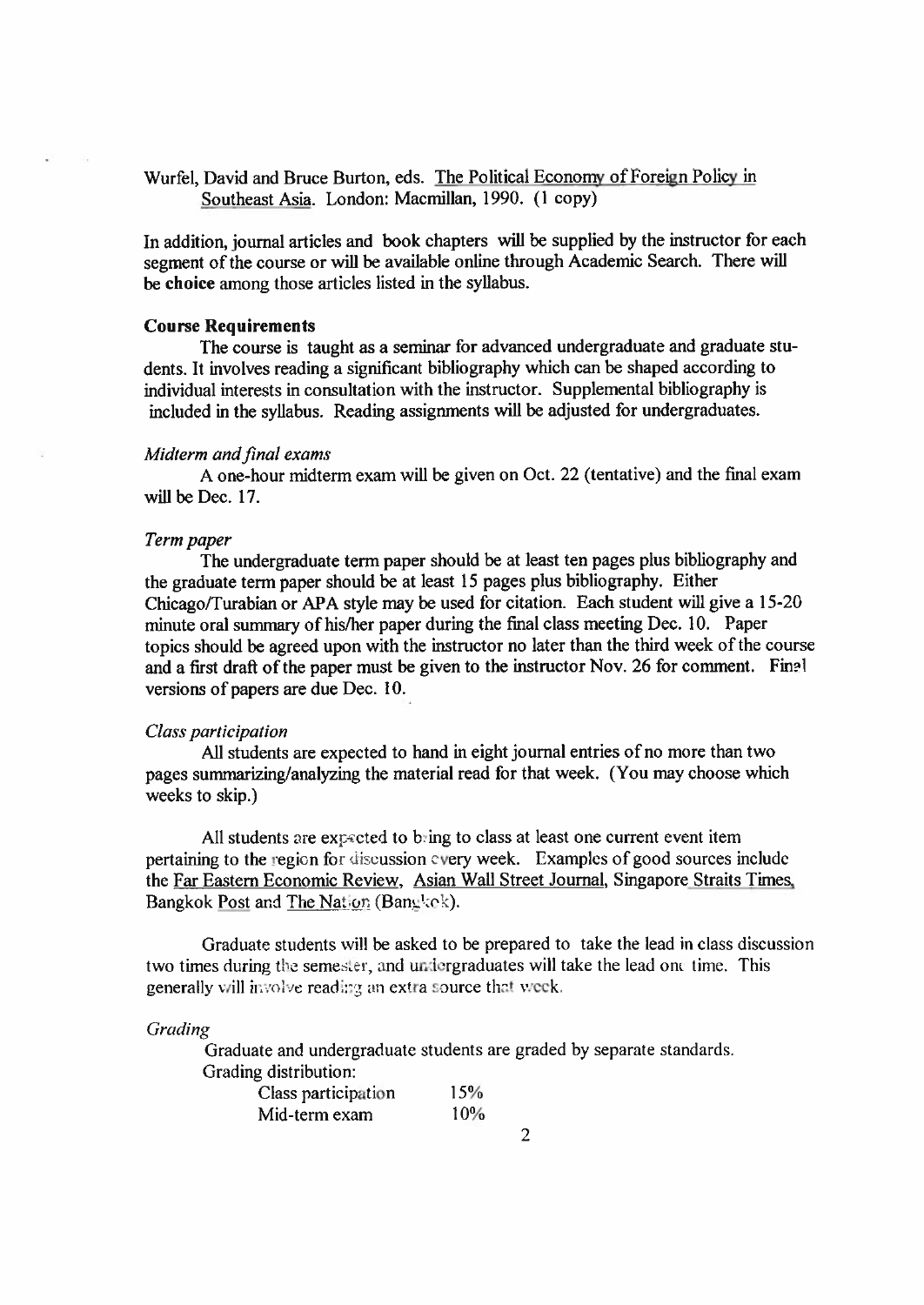| Final exam                  | 35% |
|-----------------------------|-----|
| Term paper                  | 30% |
| Term paper presentation 10% |     |

#### **COURSE CALENDAR AND ASSIGNMENTS (TENTATIVE)**

Please note that all dates are approximate and may change depending upon discussion time and students' interests. They should be treated as <sup>a</sup> guide to keeping up with the reading. Study questions and required reading are included in each section.

# **1. The Foundations of the Contemporary IR System in Southeast Asia.** (Sept. 10-24)

- a. *Introduction: The Study of Southeast Asian IR.* Justification for the study. What makes Southeast Asia <sup>a</sup> region? What is the course's intellectual underpinning? The problem of policy continuity and discontinuity.
- b. *The environmental and historical background to Southeast Asian IR.* Attention will be given to geostrategic variables, ethnicity, culture and history, both precolonial and colonial. Emphasis will be placed on Southeast Asia as <sup>a</sup> maritime region. The impact of the struggle for independence will be addressed. What real material and psychological factors persist in influencing contemporary Southeast Asia?

# c. *The Cold War and Southeast Asia.*

Southeast Asia will be situated as <sup>a</sup> theater of competition for influence and power between the contending superpowers. The alternatives of alliance and alignment will be addressed. Mao's China as an actor will be introduced. The impact of the American war in Vietnam will be assessed.

Assignment: Read Acharya, Quest for Identity, Ch. 1 and 2; Neher, Ch. 1 and 2. Read McCloud, Ch. 1-9, esp. Ch. 1 and  $5-9$ , for important background to understanding Southeast Asia today.

2. Southeast Asia's Subregions.  $(O_0, 1, 1)$ 

Read McCloud, Ch. 10-12; Neher, Ch. 3- 13. taking the chapters in order of the country lists for the maritime and continental cores.

The maritime states:

Indonesia: Weatherbee, "Indonesia: From Pivot to Problem;" Crouch,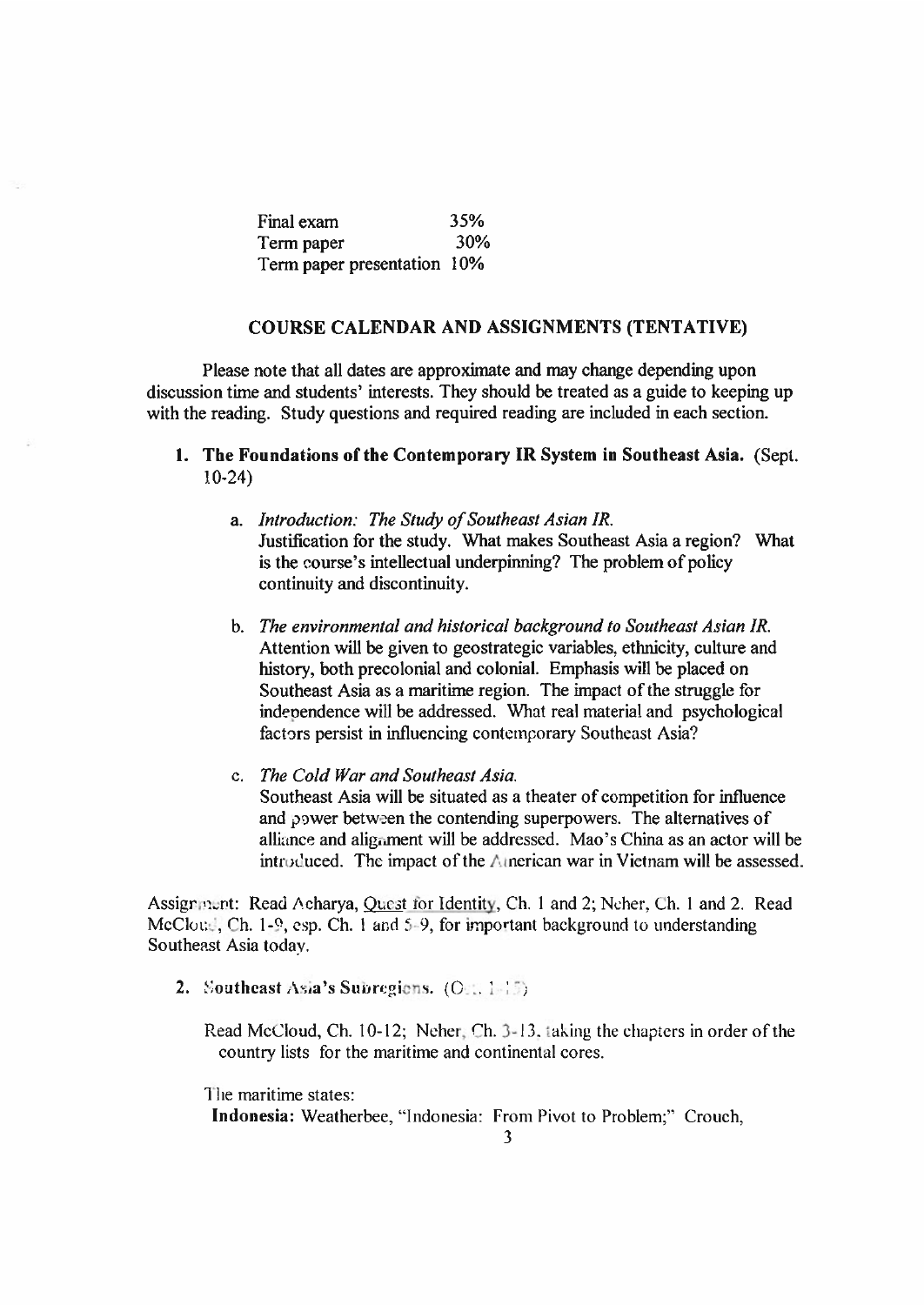"Indonesia: Democratization and the Threat of Disintegration;" Smith, "Indonesia's Foreign Policy under Abdurrahman Wahid: Radical or Status Quo State," CSEA 20:3, December 2000, pp. 498-526; Emmerson, "Will Indonesia Survive?" Foreign Affairs 79:3, May/June 2000, pp. 95-106; Smith, "Indonesia's Role in ASEAN: The End of Leadership?" CSEA 21: 2, August 1999, pp. 238-60; Storey, "Indonesia's China Policy in the New Order and Beyond: Problems and Prospects," CSEA 22:1, April 2000, pp.145-74; Wanandi, "Indonesia: A Failed State?" Washington Quarterly 25:3, Summer 2002, pp. 135-46.

East **Timor:** Smith, "Timor Leste...;" Sebastian and Smith, "The East Timor Crisis;" Cotton, "The Emergence of an Independent East Timor," CSEA 22:1, April 2000, pp. 1-22; Dickens, "The United Nations in East Timor," CSEA 23: 2, August 2001, pp. 213-32; Traub, "Inventing East Timor," Foreign Affairs 79:4, July/August 2000, pp. 74-89.

Malaysia: Ganesan, "Malaysia-Singapore Relations: Some Recent Develop-Ments," Asian Affairs 25:2, Spring 1998, pp. 21-37; Beeson, "Mahatir and the Markets...," Pacific Affairs 73:3, Fall 2000, pp. 335-51; Stubbs, "The Foreign Policy of Malaysia," in Wurfel and Burton, eds. (1990); Long, "Desecuritizing the Water Issue in Singapore-Malaysia Relations," CSEA 23:3, December 2001, pp. 504-32; Nathan, "Malaysia-Singapore Relations: Retrospect and Prospect," CSEA 24:2, pp.385-410; Martinez, "The Islamic State or the State of Islam in Malaysia," CSEA 23:3, December 2001, pp. 474-503.

**Singapore:** Koh and Ling, "Singapore: A Home, A Nation?'; Dent, "Singapore's Foreign Economic Policy," CSEA 23:1, April 2001, pp. 1-23; Tay, "Island in the World: Globalization and Singapore's Transformation;" CSEA 20:3, December 1998, pp.319-36; Lim, "Foreign Policy of Singapore," in Wurfel and Burton, eds. (1990), on reserve in Library.

Brunei: Instructor will expand on Neher chapter on Brunei.

**The Philippines:** Almonte, "New Directions and Priorities in Philippine Fore:gn Relations;" San Pablo-Baviera, "Security Challenges of the Philippine Archipe1- Ago;" Storey, "Creeping Assertiveness: China, the Philippines and the South China Sea Dispute," CSEA 21:1, April 1999, pp. 95-117; Wurfel, "Philippine Foreign Policy," in Wurfel and Burton, eds. (1990); Rodcll, "The Philippines: Gloria *in Excelsis*;" Buszynski, "Realism, Institutionalism, and Philippine Security," Asian Survey 42:3, May/June 2002, pp. 483-501.

The continental states:

Thailand: Funston, "Thailand: Thaksin Fever;" Snitwongse, "Thai Foreign Policy in the Global Age: Principle or Profit?" CSEA 23:2, August 2001, pp. 189-212; Battersby, "Border Politics and the Broader Problems of Thailand's International Relations in the 1990s," Pacific Affairs 71:4, Winter 1998- 1999, pp. 473-88; Funston, "Thai Foreign Policy: Seeking Influence;" Chayachoke, "Thailand's Relations with the New ASEAN Members..." Burma (Myanmar): ' Seekins, "Myanmar: Secret Talks and Political Paralysis;" Steinberg, "Burma/Myanmar and the Dilemmas of U.S. Foreign Policy,"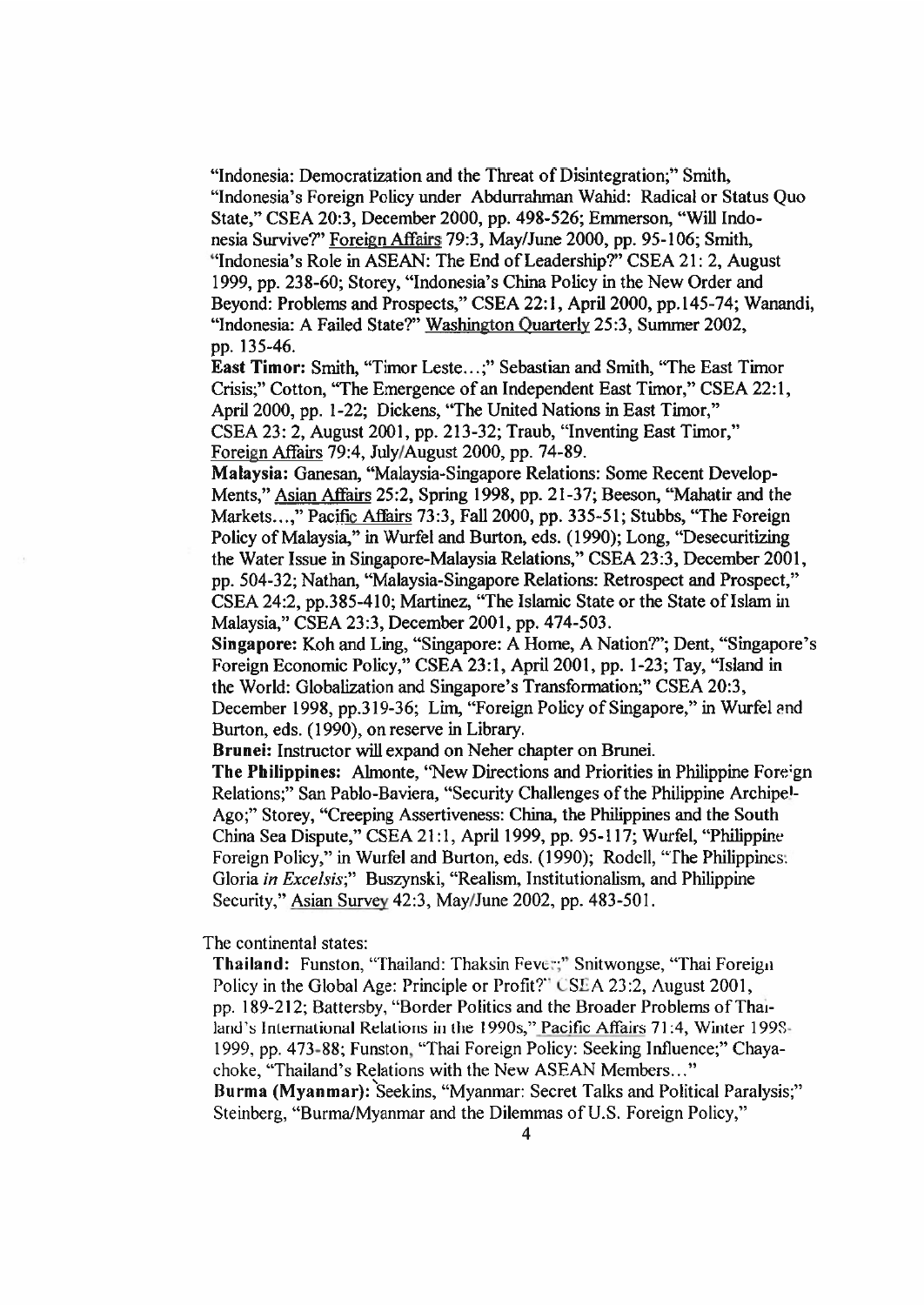CSEA <sup>21</sup>:2, August <sup>1999</sup>, pp. 283-311; Malik, "Myanmar'<sup>s</sup> Role in Regional Security: Pawn or Pivot?" CSEA 19:1, June 1997, pp. 52-73; Malik, "Sino-Indian Rivalry in Myanmar..."; Steinberg, "Myanmar: Regional Relationships and Internal Concerns;" McCarthy, "Ten years of chaos in Burma: Foreign investment and economic liberalization under the SLORC-SPDC, 1988 to 1998," Pacific Affairs 73:2, Summer 2000, pp. 232-62; Maung Aung Myoe, "The ^National Reconciliation process in Myanmar," CSEA <sup>24</sup>:2, August 2002, pp. 371-84.

Cambodia:Lizee, "The Evolution of Great Power Involvement in Cambodia," in Wurfel and Burton, eds. (1996), ; Kevin, "Cambodia'<sup>s</sup> International Rehabilitation, 1997-2000," CSEA 22:3, December 2000, pp.594-612; Kao Kim Houm, "Cambodia and the International Community: The Road Ahead;" Moller, "Cambodia and Burma: The ASEAN Way Ends Here," Asian Survey 38:12, December 1998, pp. 1087-1103.

Laos: Freeman, "Laos: No Safe Haven from the Regional Tumult;" Freeman. "Laos: Sedately Seguing into the Twenty-first Century;" Fox, "Laos: Toward Subregional Integration."

Vietnam:Thayer, "Vietnamese Foreign Policy: Multilateralism and the Threat of Peaceful Evolution;" Chang Pao Min, "Vietnam and China: New Opportunities and New Challenges," CSEA 19:2, September 1997; Amer, "The Territorial Disputes Between China and Vietnam and Regional Stability," CSEA 19:1, June 1997; Ang Cheng Guan, "Vietnam-China Relations Since the End of the Cold War," Asian Survey 38:12, December 1998, pp. 1122-41; Nguyen Vu Tung, "Vietnam-ASEAN Correction after the Cold War and the Continued Search for <sup>a</sup> Theoretical Framework," CSEA 24:1, Ap^il 2002, pp. 106-20; Pierre, "Vietnam's Contradict ons," Foreign Affairs 79:6, November/Deceniber 2000, pp. 69-86.

Supplemental readings on Library reserve:

Emmerson, in Ellings and Simon, eds., Southeast Asian Security in the New Millenium, pp. 34-88; Neher, in Ellingr and Simon, eds., pp. 149-74; Turley, in Ellings and Simon, eds., pp.  $175-226$ . Lizee, in W  $\cdot$  fel and Burton, eds., Southeast Asia in the New world Order, pp. 221-45.

# <sup>a</sup>. The Maritime Core: Indonesia, East Timor, Malaysia, Singapore, Brunei and the Philippines

**Study Questions:** 

- <sup>1</sup>. Why has Indonesia been considered the <sup>p</sup>ivoi of regional international relations? Is this still the case?
- 2. What are the major foreign policy interests of the maritime countries?
- 3. What are the areas of interest competition between them?
- 4. What role does Islam play in their foreign policy?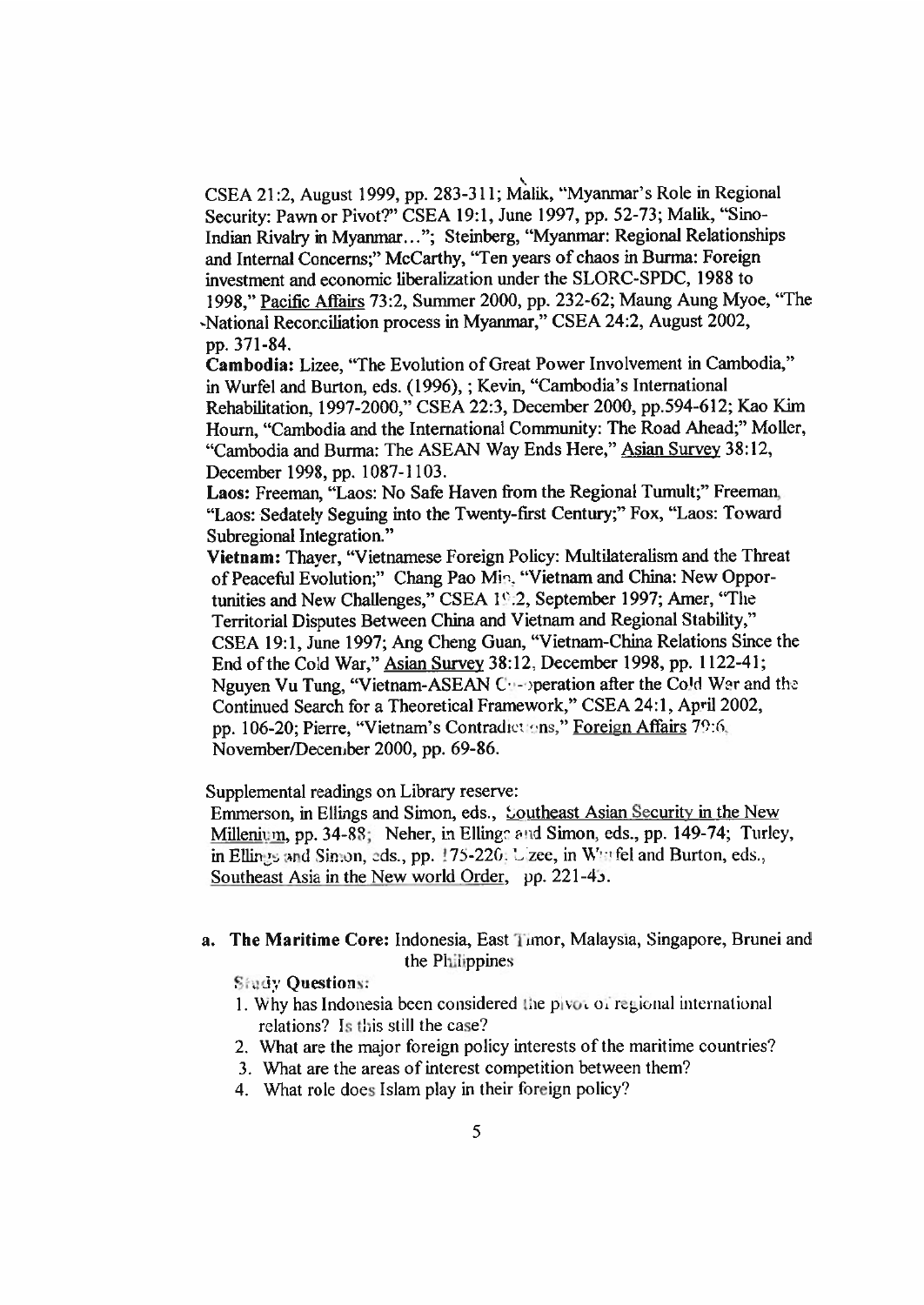- 5. What would be the foreign policy consequences of <sup>a</sup> breakup of the Indonesian state? Is this still likely?
- 6. What has been the impact of East Timor's independence?
- 7. What are the roots of poor relations between Malaysia and Singapore?
- 8. Why are Malaysian-Philippine relations coolly distant?
- 9. How has the Philippines adjusted to the discontinuity in its relations with the United States?
- 10. How has "democratization" impacted relations among the maritime core states?
- **b. The Continental Core:** Thailand, Myanmar (Burma), Cambodia, Laos and Vietnam

# **Study Questions:**

- 1. What is the Thai view of the continental subsystem?
- 2. What are the concerns of Thailand's neighbors about Thai policy?
- 3. What is meant by resource diplomacy?
- 4. What is the role of "democracy" and "human rights" in Myanmar's and Cambodia's foreign relations?
- 5. Are there "threats" in the continental core?
- 6. What are the policy differences between "upstream" and "downstream" Mekong River riparian states?
- 7. How is the role of China different in the continental core as opposed to the maritime core?
- 8. What is the role of minorities in the foreign relations of the continental core states?
- 9. In what sense has Cambodia's foreign policy been "internationalized?"
- 10. How "independent" is Laos as <sup>a</sup> sovereign actor?
- **5. Southeast Asia as <sup>a</sup> Post-Cold War Regional Subsystem. (Oct. 22-** Nov. **12)**

Read Acharya, Ch. 3,4 and 5; McCloud, Ch. 13 and 14; supplemental reading, Wurfel and Burton, eds. (1996) Ch. 2 and 3. Tay and Estanislao, "The Relevance of ASEAN: Crisis and Change;" Hernandez, "Challenges for Society and Politics;" Tay, "Institutions and Processes: Dilemmas and Possibilities;" Soesastro, 'ASEAN in 2030: The Long View;" Khoo How San, "ASEAN as a Neighborhood Watch Group," CSEA 22:2, August 2000, pp. 279-301; Quigley, "ASEAN: How Ii Works and Why it matters," Weatherbee, "ASEAN and the Political Challenges of Expansion;" Acharya, "The evolution of ASEAN norms and the emergence of the 'ASEAN Way'" and "Extending ASEAN norms, "in Constructing <sup>a</sup> Security Community in Southeast Asia: Kurlantzick, "Is East Asia Integrating?" Washington Quarterly 24:4. Autumn 2001, pp. 19-28; Ramcharan, "ASEAN and Non-interfreemce: A Principle Maintained," CSEA 22:1, April 2000, pp. 60-88; Nischalke, "Insights from ASEAN's foreign Policy Cooperation: The 'ASEAN Way,' <sup>a</sup> Real Spirit or <sup>a</sup> Phantom?" CSEA 22:1 , April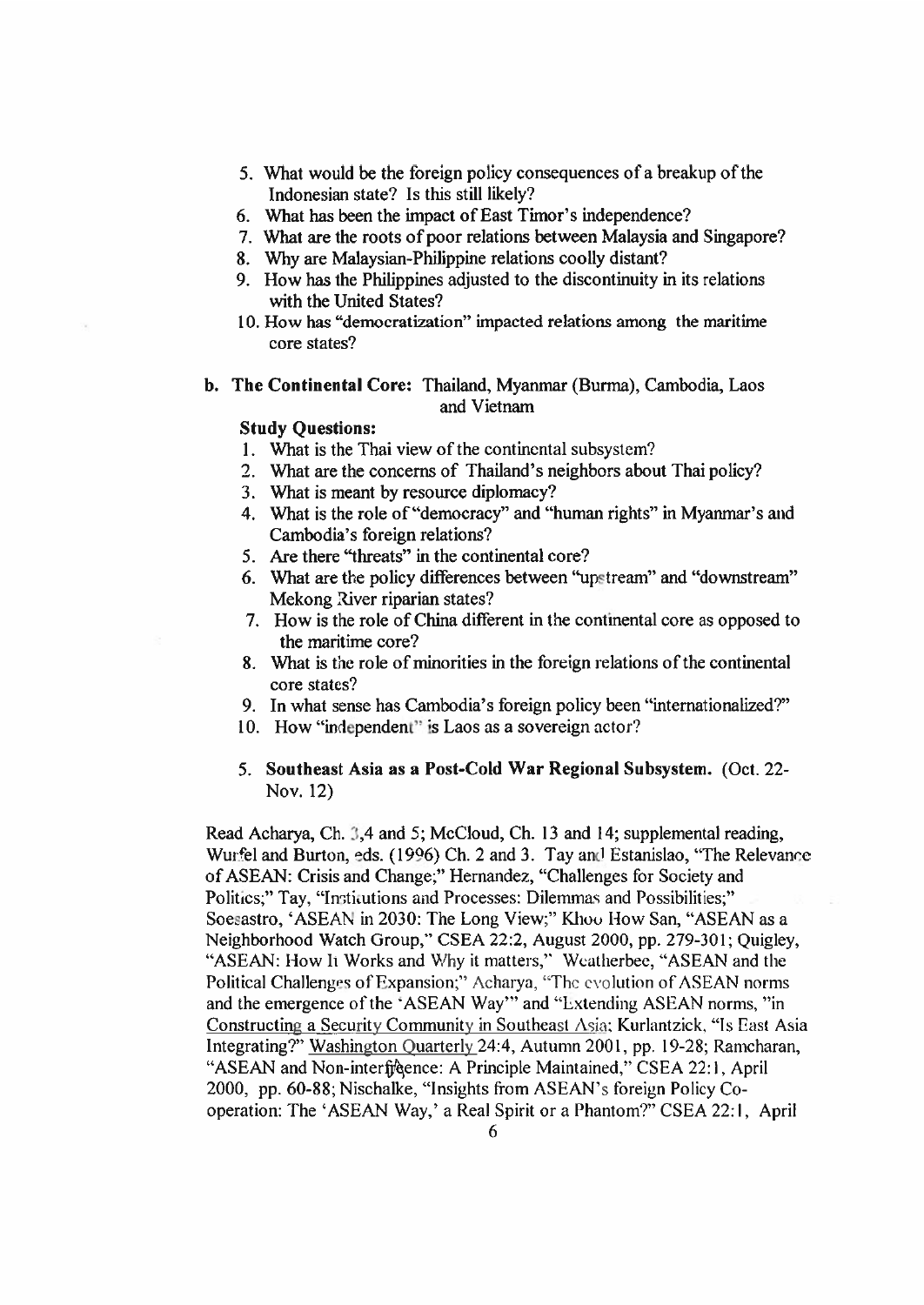2000, pp. 89-112.

Economic: Rosenberger, "The Changing Face of Economic Security in Asia;" Ariff, "Trade, Investment, and Interdependence;" Soesastro, "Toward an East Asian Trading Arrangement;" Anwar, "The Role, Significance, and Prospects of APEC;" Pang, "The Financial Crisis of <sup>1997</sup>-98 and the End of the Asian Developmental State," CSEA <sup>22</sup>:3, December <sup>2000</sup>, pp. <sup>570</sup>-93; Weatherbee, "Subregional Growth Zones as <sup>a</sup> Development Strategy:The Mini-ASEANS, Journal of Asian Business 13:3, 1997, pp. 47-68

Mekong Subregion: Houm and Chanto, "The Greater Mekong Subregion: An ASEAN Issue;" Weatherbee, "Cooperation and Conflict in the Mekong River Basin," Studies in Conflict & Terrorism 20, 1997, pp. 167-84.

Environmental: Weatherbee, "Environment, Development, and Security in Southeast Asia;" Osborne, "The Strategic Significance of the Mekong," CSEA 22:3, December 2000, pp. 429-44.

Human Rights: Neher, "Democracy, Human Rights, and Security in Asia;" Mohamad, "Towards a Human Rights Regime in Southeast Asia...," CSEA 24:2, August 2002, pp. 230-51.

Ethno-Religious Conflict: Searle, "Ethno-Religious Conflicts: Rise or Decline" Recent Developments in Southeast Asia," CSEA 24: <sup>1</sup>, April 2002, pp. <sup>1</sup>-11; Davis, "Laskar Jihad and the Political Position of Conservative Islam in Indonesia," CSEA 24:1, April 2002, pp. 12-32; Ringuet, "The Continuation of Civil Unrest and Poverty in Mindanao," CSEA 24:1, April 2002, pp. <sup>33</sup>-49; Banlaoi, "The Role of Philippine-American Relations in the Global Campaign Against Terrorism...," CSEA 24:2, August 2002, pp 294-312; Tan, "Armed Muslim Separatist Rebellion in Southeast Asia: Persistence, Prospects, and Implications," Studies in Conflict & Terrorism 23:4, October-December <sup>2000</sup>, pp. <sup>267</sup>-88; Chalk, "Separatism and Southeast Asia: The Islamic Factor in Southern Thailand, Mindanao, and Aceh," Studies in Conflict & Terrorism <sup>24</sup>:4, July-August 2001, pp. 241-69; Ravich, "Eyeing Indonesia through the Lens of Aceh, Washington Quarterly <sup>23</sup>: 3, Summer 2000; Gershman, "Is Southeast Asia the Second Front?" Foreign Affairs 81:4, July/Augus: 2002, pp. 60-74. Islam: Nakamura Mitsuo, "Introduction" to Islam and Civil Society in Southeast Asia; Bajunid, "Islam and Civil Society in Southeas: Asia: A Review," in ibid.

# <sup>a</sup>. ASEAN: An Overview

#### Study Questions:

- <sup>1</sup>. What is the cement that holds ASEAN together? What are the different theoretical approaches to this issue?
- 2. How are decisions made in ASEAN?
- 3. Do the "qualitative" political differences among the ASEAN states affect their interactions?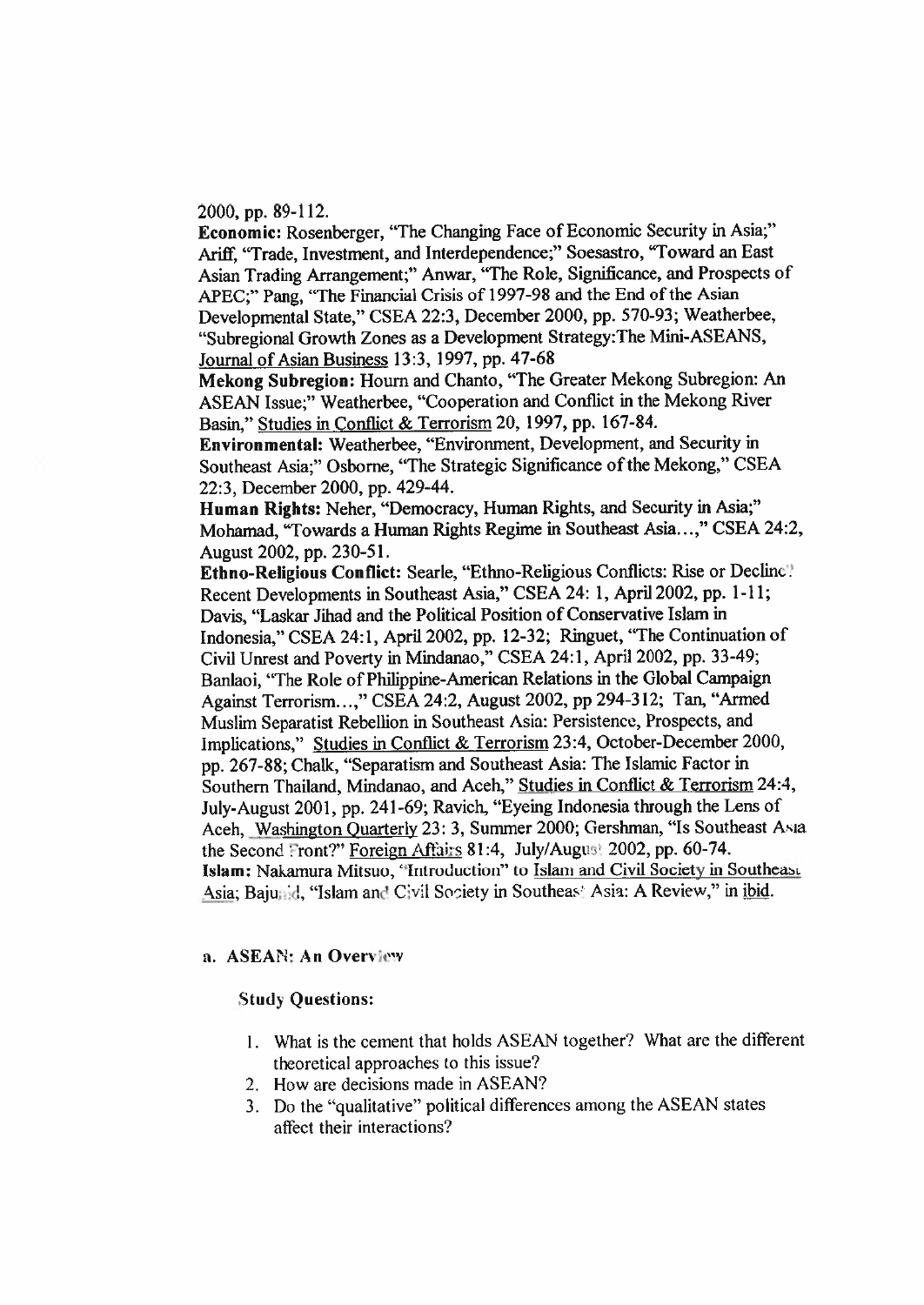- <sup>4</sup>. Do the economic differences among the ASEAN states affect their interaction?
- 5. Is there an autonomous regional "interest" as oppose<sup>d</sup> to an aggregation of ten separate national "interests"?
- 6. What are the "mini-ASEANs" and what is their impact on the region?
- 7. What was the ASEAN reaction to the 1997 economic crash? What has been the recovery pattern?
- <sup>8</sup>. Is there any reason to amend the common judgment that ASEAN is the most successful example of Third World regionalism?
- 9. What are the links between ASEAN and other regional groupings? APEC, EU?
- <sup>10</sup>. What was the challenge of the EAEG (EAEC) and has it been met?
- <sup>11</sup>. Does "flexible engagement" or variants thereof have <sup>a</sup> chance?
- <sup>12</sup>. What is the impact of ethno-religious unrest, particularly that associated with Islamic fundamentalism?
- <sup>13</sup>. How important are ecological issues in the ASEAN framework?

# **b. ASEAN and the Powers.**

In general, read Wurfel and Burton, eds., (1996) Part III, pp. <sup>103</sup>-218; Ganesan, "ASEAN'<sup>s</sup> Relations with Major External Powers," CSEA 22:2, August 2000, pp. 258-78; Stubbs, "ASEAN Plus Three," Asian Survey 42:3, May/June 2002, pp. 440-56.

**China:** Hernandez, "ASEAN Responses to an Emerging China;" Sebastian, "Southeast Asian Perceptions of China;" Christoffersen, "The Role of East Asia in Sino-American Relations," Asian Survey 42;3, May/June 2002. pp.369-96.

**Japan:** Lam Peng Er, "Perceiving Japan: The View from Southeast Asia;" Singh, "ASEAN'<sup>s</sup> Perception of Japan," Asian Survey <sup>42</sup>:2, March/April 2002, pp. 276-96; Okamoto, "Japan and the US: The Essential Alliance," Washington Ouarterly 25:2, Spring 2002, pp. 59-72.

**Europe:** Godement, "Europe and Asia: Is ASEM <sup>a</sup> Model for the Future?" Langhammer, "The Face Value of ASEAN-EU Economic Cooperation after the crisis...;" Dosch, "The ASEAN-EU" Relations: An Emerging Pillar of the New International Order?"; Bridges, "Vestern Europe and Southeast Asia," in Wurfel and Burton, eds. (1996).

Australia: Chalk, "Australia and Indonesia: Rebuilding Relations After East Timor,''CSEA 23:2, August 2001, pp. 233-53; McDougall, "Australia and Asia-Pacific Security Regionalism: From Hawke and Keating to Howard," CSEA 23:1, April 2001, pp. <sup>81</sup>-100.

#### **Study Questions:**

1. What kind of differences do we find between bilateral and multilateral interactions among the external powers and ASEAN?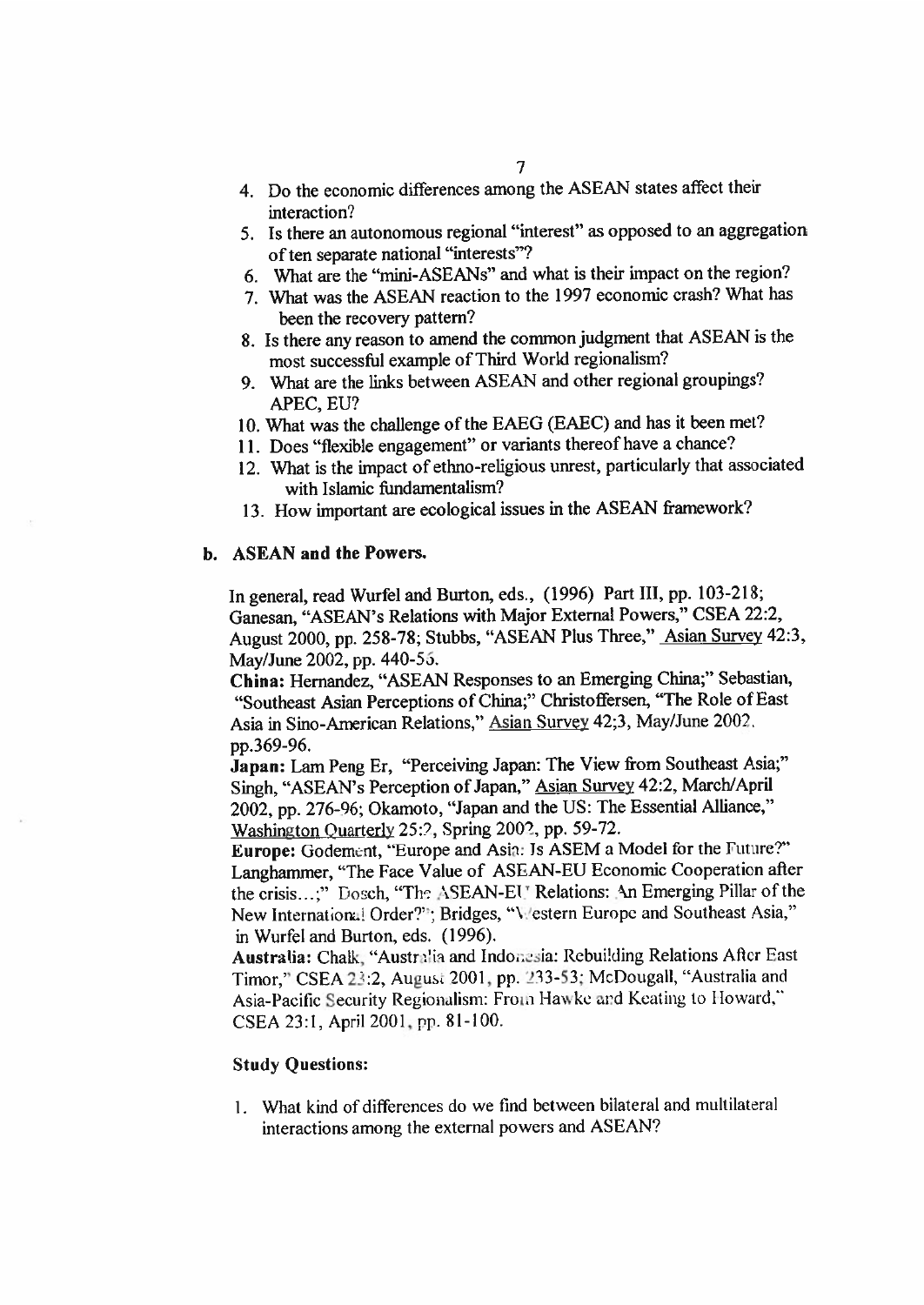- 2. What were the reactions of the external powers to the ASEAN economic crisis?
- <sup>3</sup>. How has the "human rights" question <sup>p</sup>layed out differently in terms of external power relations with ASEAN?
- <sup>4</sup>. What are the major differences in the post-Cold War grea<sup>t</sup> power relations distinguishing them from the Cold War environment?

# c. Southeast Asian Strategic and Military Security. (Nov. 19-Dec. 10)

Simon, "Asian Armed Forces...;" de Castro, "Managing 'Strategic Unipolarity'...;" Bandoro, "The Prospects of ASEAN Military Coooperation;" Tagliacozzo, "Border Permeability and the State in Southeast Asia: Contraband and Regional Security," CSEA <sup>23</sup>:2, August <sup>2001</sup>, pp. <sup>254</sup>- <sup>74</sup>; Catley, "The Bush Administration and Changing Geopolitics in the Asia-Pacific Region," CSEA 23:1, April 2001, pp. 149-67; Simon, "Realism and neoliberalism: international relations theory and Southeast Asian security," Pacific Review 8:1, 1995, pp. 5-24.

# Study Questions:

- 1. What are the "threat perceptions" in Southeast Asia?
- 2. Can we differentiate between economic security and political security?
- 3. Is there a new Malance of power in Southeast Asia?
- 4. What verte the security consequences of the termination of the U.S. bases in the Philippines?
- 5. Is the Southeast Asian Nuclear Weapons Free Zone <sup>a</sup> "real" security policy?
- 6. What is the status of defense alliances and alignments in Southeast Asia?
- 7. What we the prospects for any future Schicheast Asian collective defense agreement?

# I) ASF AN Regional Forum (ARF)

Sing', "Evolution of the Security Dialogue Process in the Asia-Pacific Region:" Evans, "Assessing the ARF and CSCAP;" Emmers, "The Influence of the Balance of Power Factor within the ASEAN Regional Forum," CSEA23:2, August 2001, pp. 275-91;Garofano. " Power, Institutions, and the ASEAN Regional Forum," Asian Survey 42:3, May/June 2002, pp. 502-21.

# Study Questions:

1. Is ARF all bark and no bite?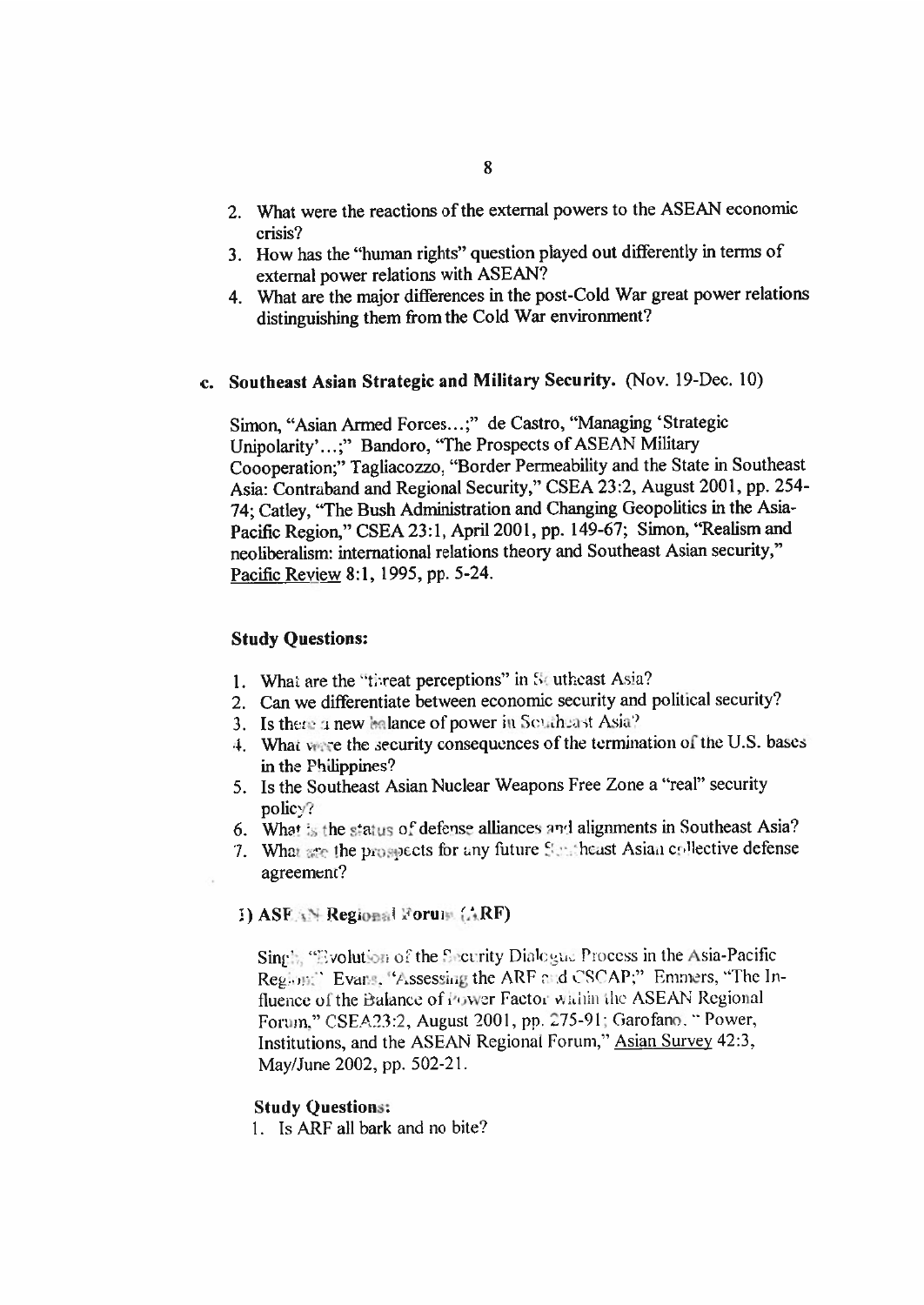- 2. Should ARF be delinked from ASEAN?
- 3. What is the contribution of ARF'<sup>s</sup> "track two?"
- <sup>4</sup>. Can ARF move to the higher stage of "preventive diplomacy?'
- <sup>5</sup>. Even without preventive diplomacy, does ARF have functional relevance?

# **<sup>2</sup>) The South China Sea Conflict and Maritime Zone Issues.**

Read Chien Chung, "Confidence-Building Measures in the South China Sea;" Hassan, "Disputes in the South China Sea;" Tonnesson, "Vietnam'<sup>s</sup> Objective in the South China Sea," CSEA <sup>22</sup>:1, April 2000, pp. <sup>199</sup>-220; Odgaard, "Deterrence and Co-operation in the South China Sea," CSEA 23:2, August <sup>2001</sup>, pp. 292 <sup>306</sup>; Ch. <sup>13</sup> (Valencia) in Wurfel and Burton, eds. (1996).

# **Study Questions:**

- <sup>1</sup>. What are the legal, political and economic issues involved in the South China Sea disputes?
- 2. What is the U.S. position?
- 3. Why may this be considered a test of China's long term ambitions.<sup>9</sup>
- 4. What are the differences between multilateral and bilateral efforts to resolve the problem peacefully?
- <sup>5</sup>. What are the security, political and economic implications of othc maritime boundary disputes in the region?
- <sup>6</sup>. What, if any, solutions are being found to these disputes?

# 6. **Presentation of Term Papers** (Dec. 10)

7. Final exam (Dec. 17)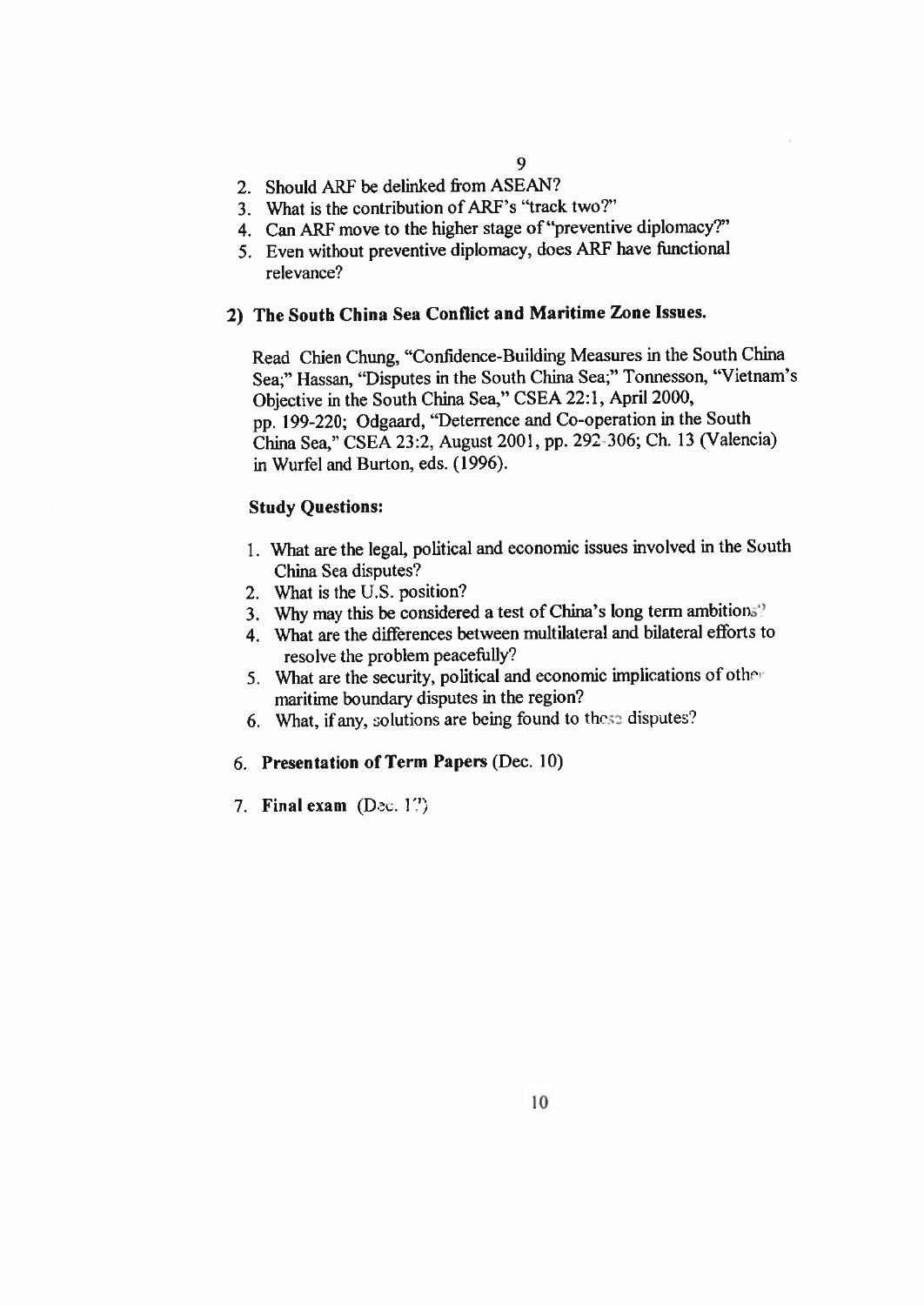# **Possible Term Paper Topics**

These are examples of possible topics. Many other topics on regionalism and regional issues or foreign policies of individual states may be developed. Topic must be chosen within the first three weeks of the semester to allow time for acquisition of research materials.

<sup>1</sup>. What are the prospects for East Timor, the world'<sup>s</sup> newest state?

2. Is there a role for Australia in Southeast Asia's future?

<sup>3</sup>. How important is Islamic fundamentalism in Southeast Asia?

<sup>4</sup>. Is China'<sup>s</sup> policy towards Southeast Asia <sup>a</sup> classic "divide and rule" strategy?

<sup>5</sup> .Can the growing divide between "democratic" ASEAN and "non-democratic" ASEAN be narrowed?

6. Is it true that there is no American "strategic vision" with respect to Southeast Asia?

<sup>7</sup> .Why can'<sup>t</sup> the Treaty of Amity and Cooperation'<sup>s</sup> dispute settlement mechanisms be <sup>g</sup>iven substantive content?

<sup>8</sup>. What are the prospects of ARF moving to preventive diplomacy?

9. Can ASEAN survive <sup>a</sup> failure of the Indonesian state

10 .AFTA, APEC, EAEC, or WTO: what basket are the ACEAN eggs really in?

11. Can Japan establish a political role in Southeast Asin congruent with its economic role?

12. How important is environmental/resource security in Southeast Asia's future?

13 .What is the impact of human rights issues in Southeast Asia?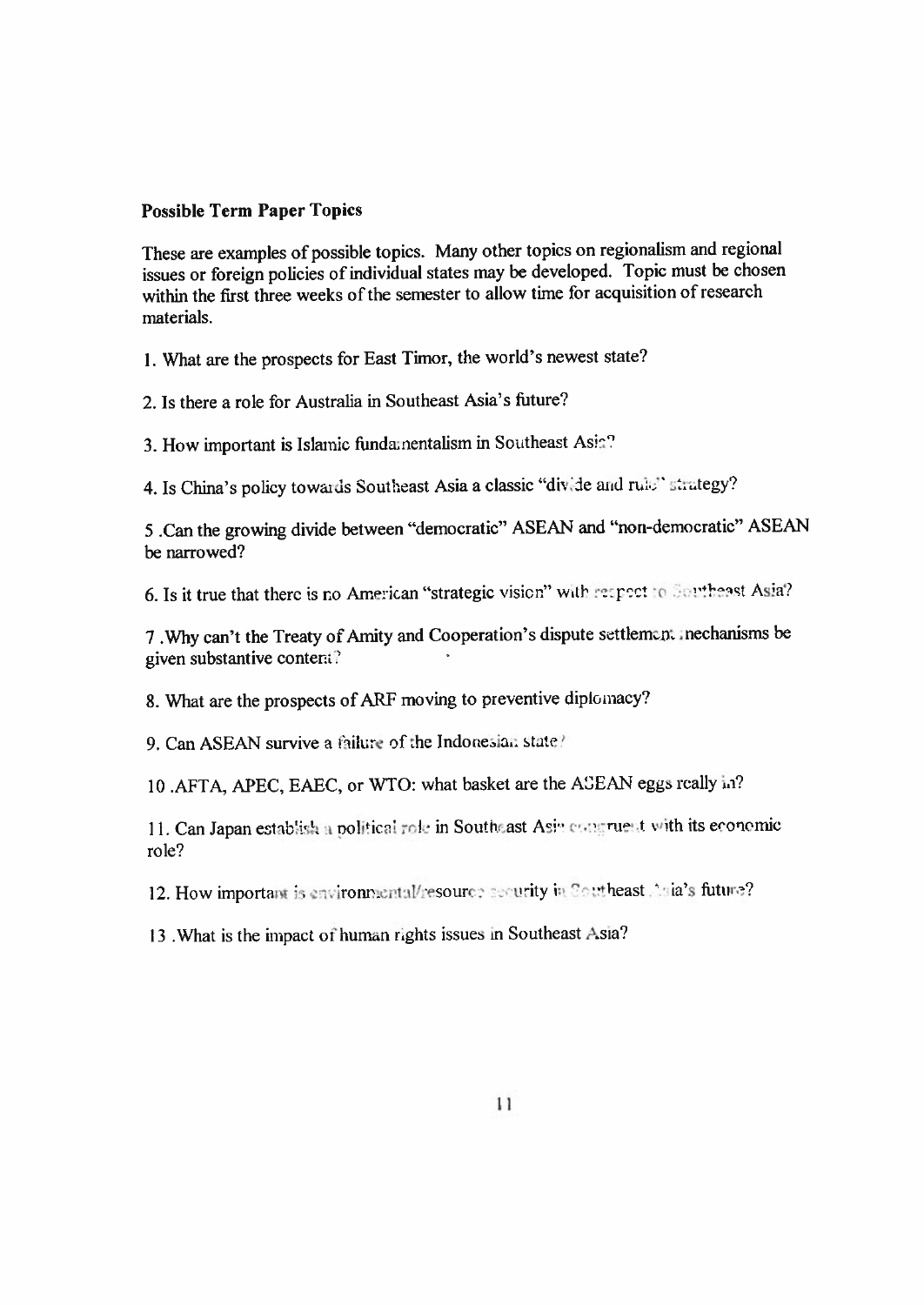#### **BIBLIOGRAPHIC SOURCES**

# **Official Sources**

The starting point for <sup>U</sup>.S. governmen<sup>t</sup> agencies is the Department of State'<sup>s</sup> East Asia and Pacific Bureau at www.state.gov/p/eap. Through its index you can access both country and topic data as well as links to other U.S. agencies.

The home page for ASEAN and related structures is www.asean.or id. The ASEAN site map will guide you to ASEAN, ARF, etc., and also links to the official www sites of the member governments.

The home page for the Center for Strategic and International Studies (CSIS) Pacific Forum is www.csis.org/pacfor. It contains many useful policy and security sources, especially the PacNet Newsletter and the <sup>e</sup>-joumal Comparative Connections.

#### **Specific Titles**

The supplemental bibliography below has been groupe<sup>d</sup> more or less by course segment, though there is overlap. It is very extensive, though not comprehensive, so that students will have an idea of the range of materials available for term papers. Much of the bibliography will be available from the instructor but not in the Seton Hall library in paper, though many sources are available through Academic Search or Lexis-Nexis. The following cited periodicals are available in the library: Asian Affairs  $(A, \lambda)$ , Asian Survey. (AS), Foreign Affairs, Pacific Affairs (PA) and the Washington Quarterly. Regional newspapers, in particular the Singapore Straits Times and the Bangkok Post, are valuable sources and may be accessed through the Internet.

All articles cited in Wurfel and Burton, eds., are in Wurfel, David and Bruce Burton, eds., The Political Economy of Foreign Policy in Southeast Asia, New York: St. Martin's Press, 1990. A copy is in the library. Articles sited in Broinowski, ed., are in Broinowski, Alison, ed., ASEAN into the 1990s, New York: St. Martin's Press, 1990, which is not in the library (see instructor).

#### **I. Country** Articles

# **Indonesia**

- Chalk, Peter. "Australia and Indonesia: Rebuilding **Reunions** Aiior **uasi** *<sup>&</sup>gt;* **imoi."** CSEA 23:2 (August 2001). pp. 189-212.
- Johnson, Douglas. "Drawn into the Fray: Indonesia's Natuna Islands Meet China's Long Gaze South." AA 24:3 (Fall 1997), pp. 163-79.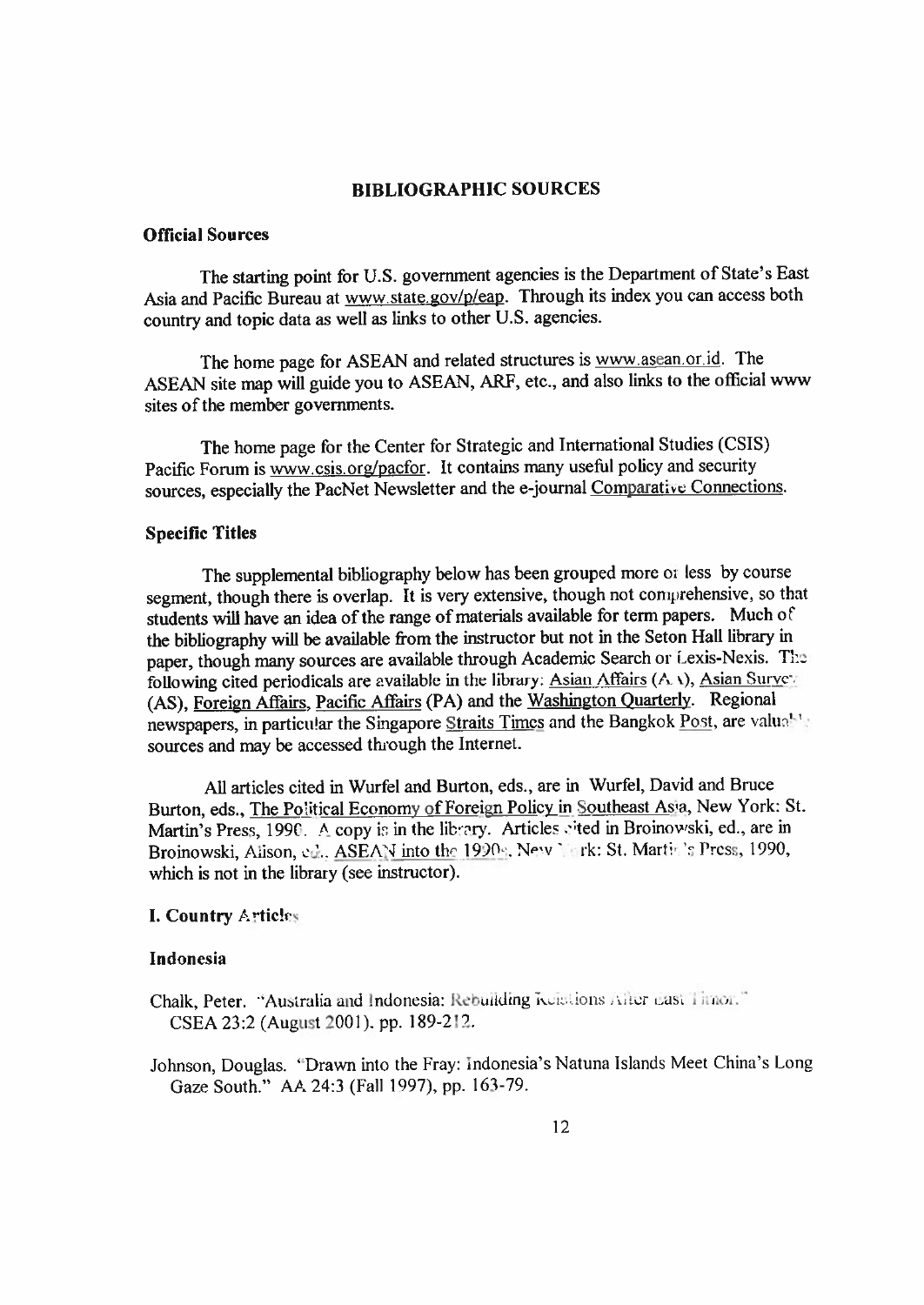King, Dwight. "Indonesia'<sup>s</sup> Foreign Policy." In Wurfel and Burton, eds., pp. <sup>74</sup>-100.

Kivimaki, Timo. "U.S.-Indonesian Relations During the Economic Crisis: Where Has Indonesia'<sup>s</sup> Bargaining Power Gone?" CSEA <sup>22</sup>:3 (December <sup>2000</sup>), pp.527-49.

Ravich, Samantha <sup>F</sup>. "Eyeing Indonesia through the Lens of Aceh." Washington Quarterly 23:3 (Summer 2000), pp. 7-20.

Rizal Sukma. "Recent Developments in Sino-Indonesian Relations:An Indonesian View." Contemporary Southeast Asia (CSEA) <sup>16</sup>:<sup>1</sup> (June 1994), pp. <sup>35</sup>-45.

. "The Evolution of Indonesian Foreign Policy: An Indonesian View." AS 35:3 (March 1995), pp. 304-15.

Smith, Anthony. "Indonesia'<sup>s</sup> Foreign Policy under Abdurrahman Wahid: Radical Oi Status Quo State?" CSEA 22:3 (December 2000), pp. 479-97.

. "Indonesia's Role in ASEAN: The End of Leadership." CSEA 21:2 (August 1999), pp. 238-60.

Storey, Ian James. "Indonesia's China Policy in the New Order and Beyond: Problems and Prospects." CSEA 22:1 (April 2000), pp. 145-74.

Survadinata, Leo. "Islam and Suharto's Foreign Policy: Indonesia, the Middle East a. Bosnia." AS 35:3 (March 1995), pp. 291-303.

Vatikiotis, Michael R.J. "<sup>A</sup> Giant Treads Carefully: Indonesia'<sup>s</sup> Foreign Policy in the 1990s." In Ross, Robert S., ed., East Asia in Transition; Toward a New Regional Order. Singapore, Institute of Southeast Asian Studies, 1995.

. "Indonesia's Foreign Policy in the 1990s." CSFA 14:4  $(March 1993)$ , pp. 362-67.

#### **Last Timor**

- Dickens, David. "The United Nations in East Timor: Intervention at the Military Operational Level." CSE \ 23:2 (August 2001), pp.213-32.
- Gorjao, Paulo. "The End of a Cycle: Australian and Portuguese Foreign Policies and the Fate of East Timor." CSEA 23:1 (April 2001), pp. 101-21.

Hill, Hal. "East Timor's Future: Southeast Asian or South Pacific?" Southeast Asian Affairs <sup>2001</sup>. Singapore: Institute of Southeast Asian Studies, <sup>2001</sup>. Pp. 82-92.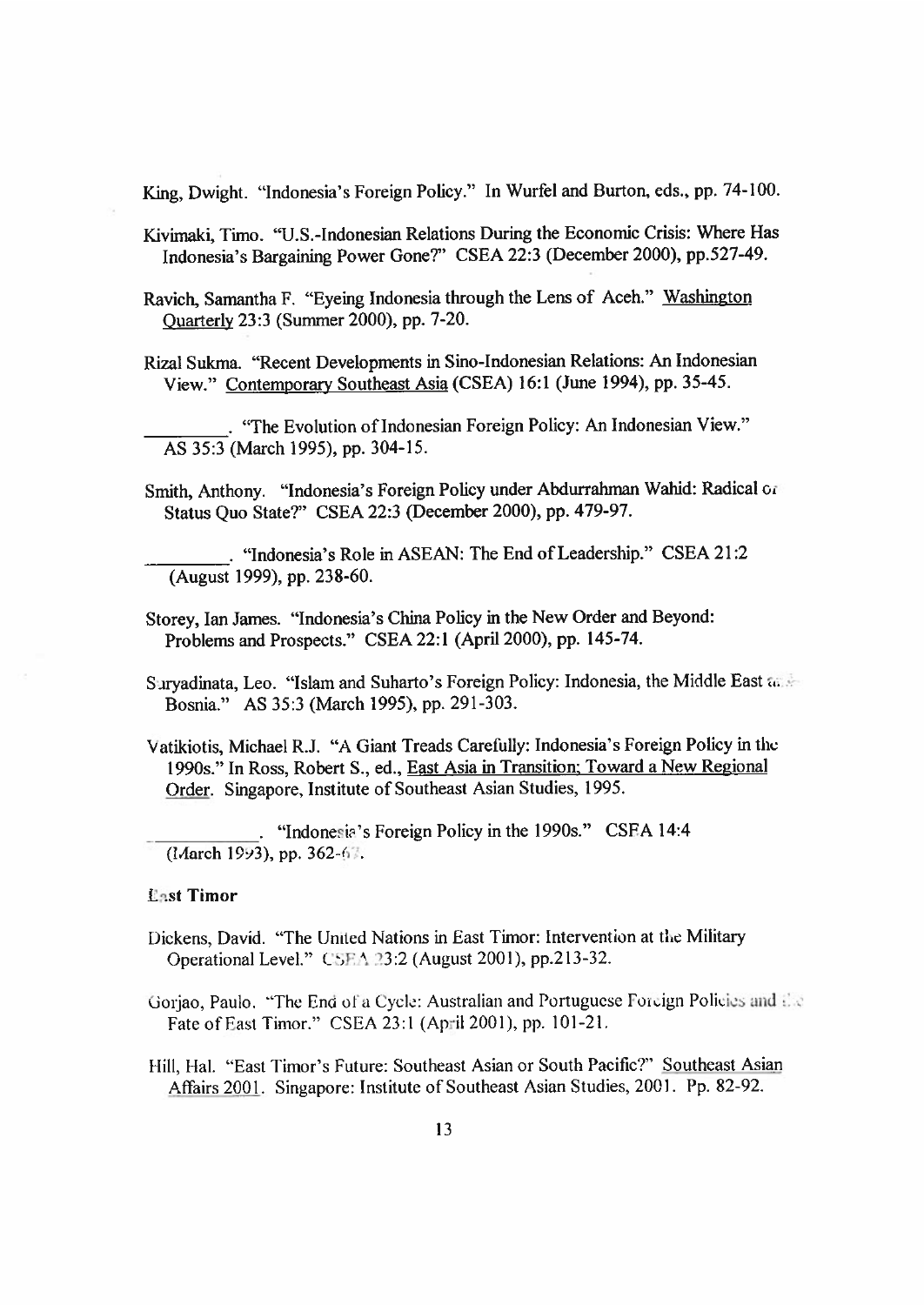Sebastian, Leonard C. and Anthony L. Smith. 'The East Timor Crisis: A Test Case for Humanitarian Intervention." Southeast Asian Affairs 2000. Pp. 64-83.

#### Malaysia and Singapore

- Beeson, Mark. "Mahatir and the markets: Globalisation and the pursuit of economic Autonomy in Malaysia." PA 73:3 (Fall 2000), pp. 335-51.
- Dent, Christopher M. "Singapore's Foreign Economic Policy: The Pursuit of Economic Security." CSEA 23:1 (April 2001), pp. 1-23.
- Ganesan, N. "Malaysia-Singapore Relations: Some Recent Developments." AA 25:2 (Spring 1998), pp. 21-37.
- Lim, Linda. "Foreign Policy of Singapore." In Wurfel and Burton, eds.
- Margolin, Jean-Louis. "Singapore: New Regional Influence, New World Outlook." CSEA 20:3 (December 1998), pp. 319-36.
- Stubbs, Richard.'The Foreign Policy of Malaysia." In Wurfel and Burton, eds.
- Tay, Simon S.C. "Island in the World: Globalization and Singapore's Transformation." Southeast Asian Affairs 2001. Singapore: Institute of Southeast Asian Studies, .7001. Pp. 279-309.
- Zakaria Haji Ahmad. "Malaysian Foreign Policy." In Brian Hocking, ed., Foreign Ministries: Adaptation and Change. New York: St. Martin's Press, 1998.

# Myanmar

Badgely, John. "The Foreign Policy of Burma." In Wurfel and Burton, eds.

- Bray, John. "Burma: Prospects for Regional Integration." In Ian G. Cook et al, eds.. Fragmented Asia: Regional Integration and National Disintegration in I acific Asia. Aldershot, England: Avebury/Ashgate, 1996. Pp. 181-99.
- Hadar, Leon. "US Sanctions against Burma: A Failure on all Fronts." Cato Institute Trade Policy Analysis No. 1 (March 1998).
- Malik, Mohan. "Myanmar's Role in Regional Security: Pawn or Pivot." CSEA 19:1 (June 1997).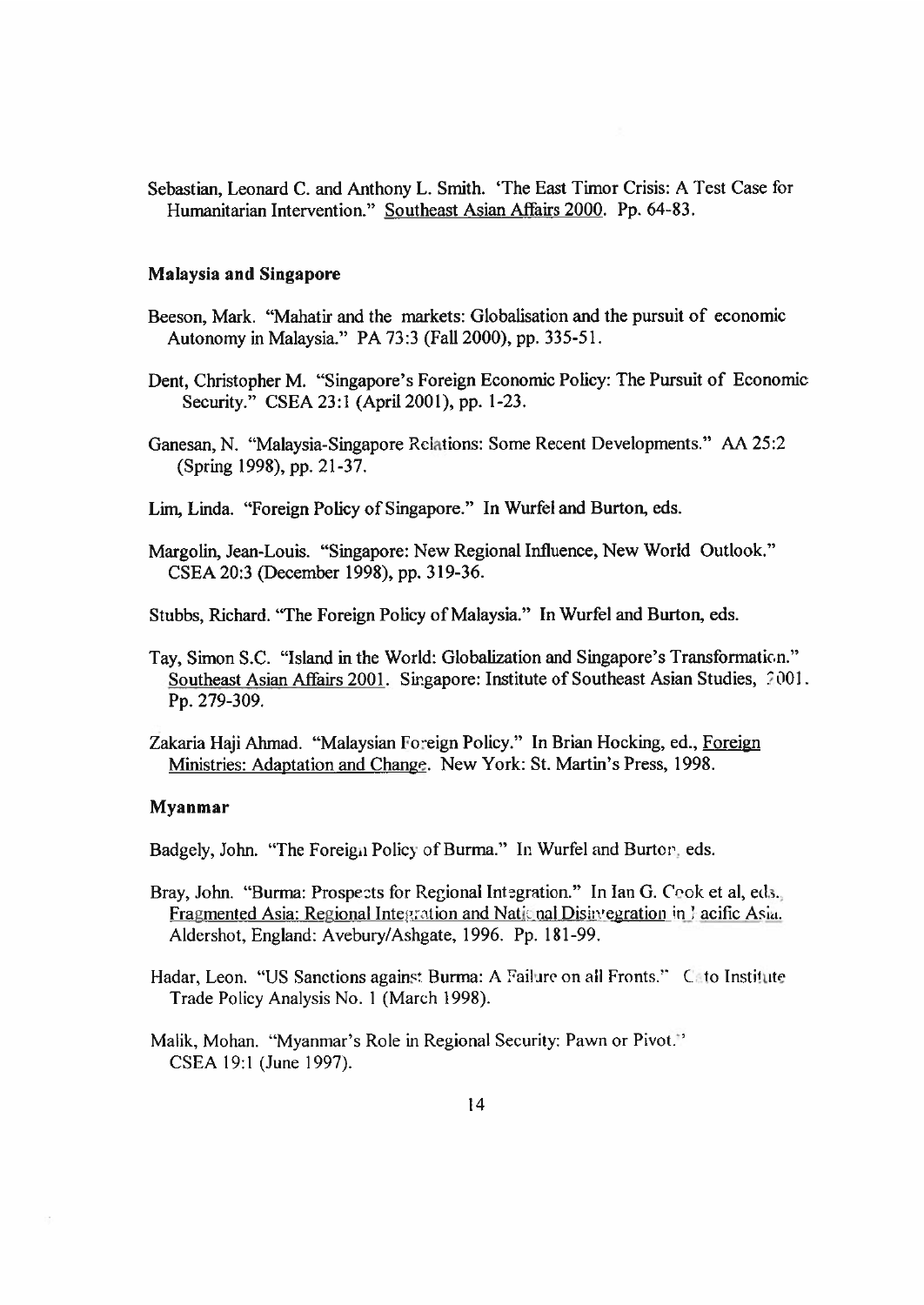- McCarthy, Stephen. "Ten years of chaos in Burma: Foreign investment and economic Liberalization under the SLORC-SPDC, 1988-1998." PA 73:2 (Summer 2000), pp. 232-62.
- Schermerhom, John. "ASEAN Policy on Burma: How Business Can Support <sup>a</sup> Constructive Engagement Policy." Conference paper.
- Steinberg, David <sup>I</sup>. "Burma/Myanmar and the Dilemmas of U.S. Foreign Policy." CSEA 21:2 (August 1999), pp. 283-3.

. "Myanmar: Regional Relationships and Internal Concerns." Southeast Asian Affairs 1998. Pp. 179-98.

# **Thailand**

Brown, Mark Innes and Mark J. Valencia. "Thailand'<sup>s</sup> Resource Diplomacy in Indochina and Myanmar." CSEA 14:4 (March 1993), pp. 332-351.

Buszynski, Leszek. "Thailand's Foreign Policy: Management of a Regional Vision." AS 34:8 (August 1994), pp. 721-737.

Battersby, Paul. "Border Politics and the Broader Problems of Thailand'<sup>s</sup> International Relations in the 1990<sup>s</sup>." PA 71:4 (Winter 1998-99).

Chayachoke Chulasiriwones. "Thailand'<sup>s</sup> Relations with the New ASEAN Members: Solving Problems and Creating Images." Southeast Asian Affairs  $200!$  Pp. 337.

Funston, John. "Thai Foreign Policy: Seeking Influence." Southeast Asian Affairs 1998. Pp. 292-308.

- Neher, Clark D. "The Foreign Polity of Thailand." In Burton and Wurfel, eds.
- Snitwongse, Kusuma. "Thai Foreign Policy in the Global Age: Principle or Profit?" CSEA 23:2 (August 2001), pp. 189-212.

Surin Maisrikrod. "The Peace Dividend in Southeast Asia: The Political Economy of the New Thai-Victnam delations." CSEA 16:1 (June 1994), pp. 46-66.

Unger, Danny. "From Domino to Dominant: Thailand's Security Policies in the Twentyfirst Century." In Ross, Robert S., ed. East Asia in Transition: Toward a New Regional Order. Singapore: institute of Southeast Asian Studies, 1995.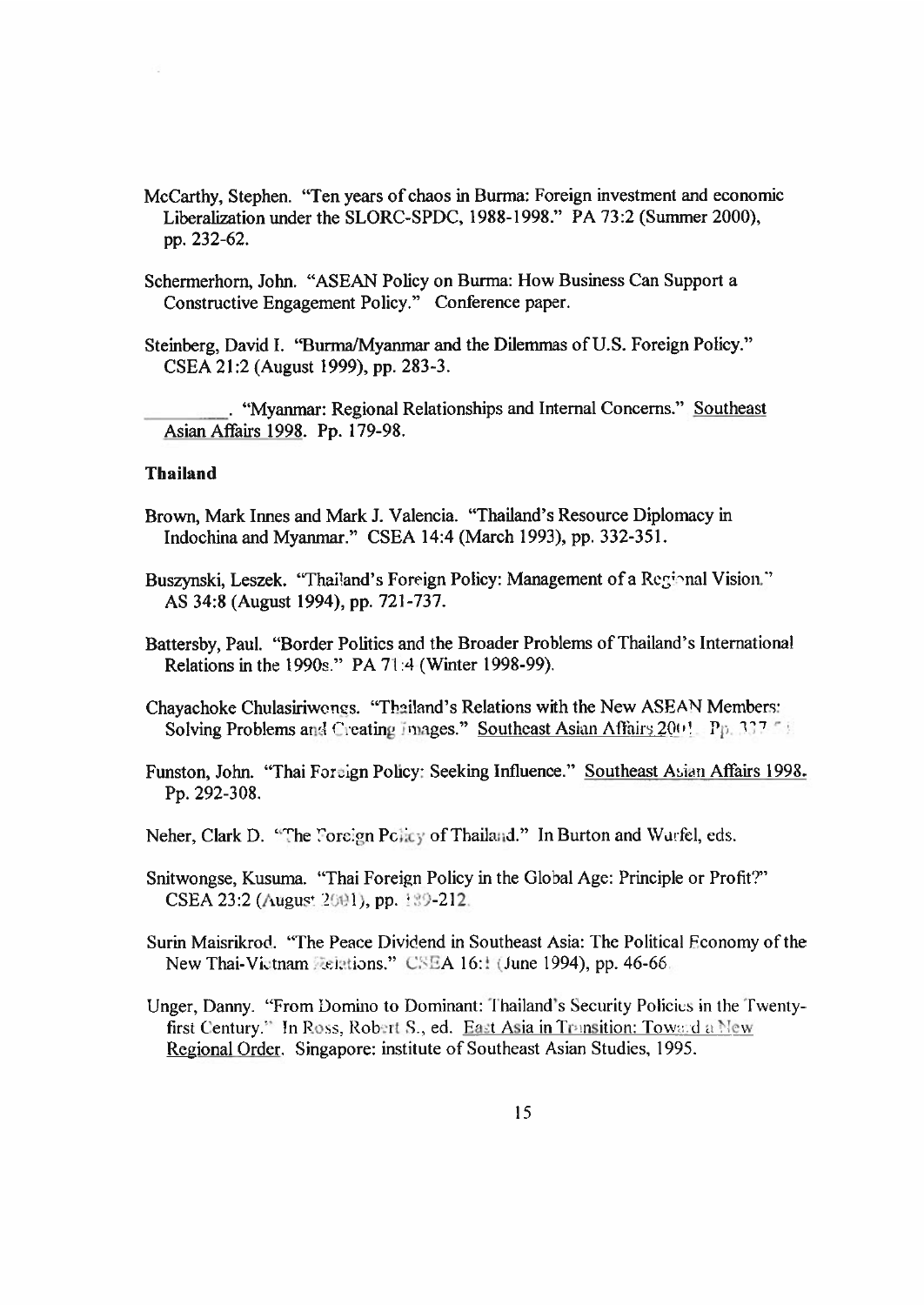#### Cambodia, Laos and Vietnam

- Amer, Ramses. "The Territorial Disputes Between China and Vietnam and Regional Stability." CSEA 19:1 (June 1997).
- Ang Cheng Guan. "Vietnam-China Relations Since the End of the Cold War." AS 38:12 (December 1998), pp. 1122-41.
- Chang Pao Min. "Vietnam and China: New Opportunities and New Challenges." CSEA 19:2 (September 1997).
- Fox, Martin Stuart. "Laos: Toward Subregional Integration." Southeast Asian Affairs 1995.
- Freeman, Nick J. "Laos: No Safe Haven from the Regional Tumult." Southeast Asian Affairs 1998.
- Kao Kim Houn. "Cambodia and the International Community: The Road Ahead." In Frederick Brown and David Timberman, eds., Cambodia and the International Community: The Quest for Peace, Development, and Recovery. Asia Society, 1998.
- Kevin, Tony. "Cambodia'<sup>s</sup> International Rehabilitation, <sup>1997</sup>-2000." CSEA <sup>22</sup>:<sup>3</sup> (December 2000), pp. 594.
- Kurlantzick, Joshua. "Letter from the Killing Fields: Cambodia Now." Washington Quarterly 23:3 (Summer 2000), pp. 21-6.
- Leifer, Michael. "Vietnam'<sup>s</sup> Foreign Policy in the Post-Soviet Era: Coping with Vulnerability." In Ross, Robert S., ed. East Asia in Transition: Toward <sup>a</sup> New Regional Order. Singapore: Institute of Southeast Asian Studies, 1995.
- MoHer, Kay. "Cambodia and Burma: The ASEAN Way Ends Here." AS 38:12 (December 1998), pp. 1087-1103.
- Thayer, Carlyle A. "Vietnam: The Politics of Immobilism Revisited." In Southeast Asian Affairs 2000.
- Weatherbee, Donald E. "Cooperation and Conflict in the Mekong Basin." Studies in Conflict and Terrorism 20:2 (Spring 1997), pp. 167-84.

#### The Philippines

Almonte, Jose T. "New Directions and Priorities in Philippine Foreign Relations." In David G. Timberman, ed., The Philippines: New Directions in Domestic Policy and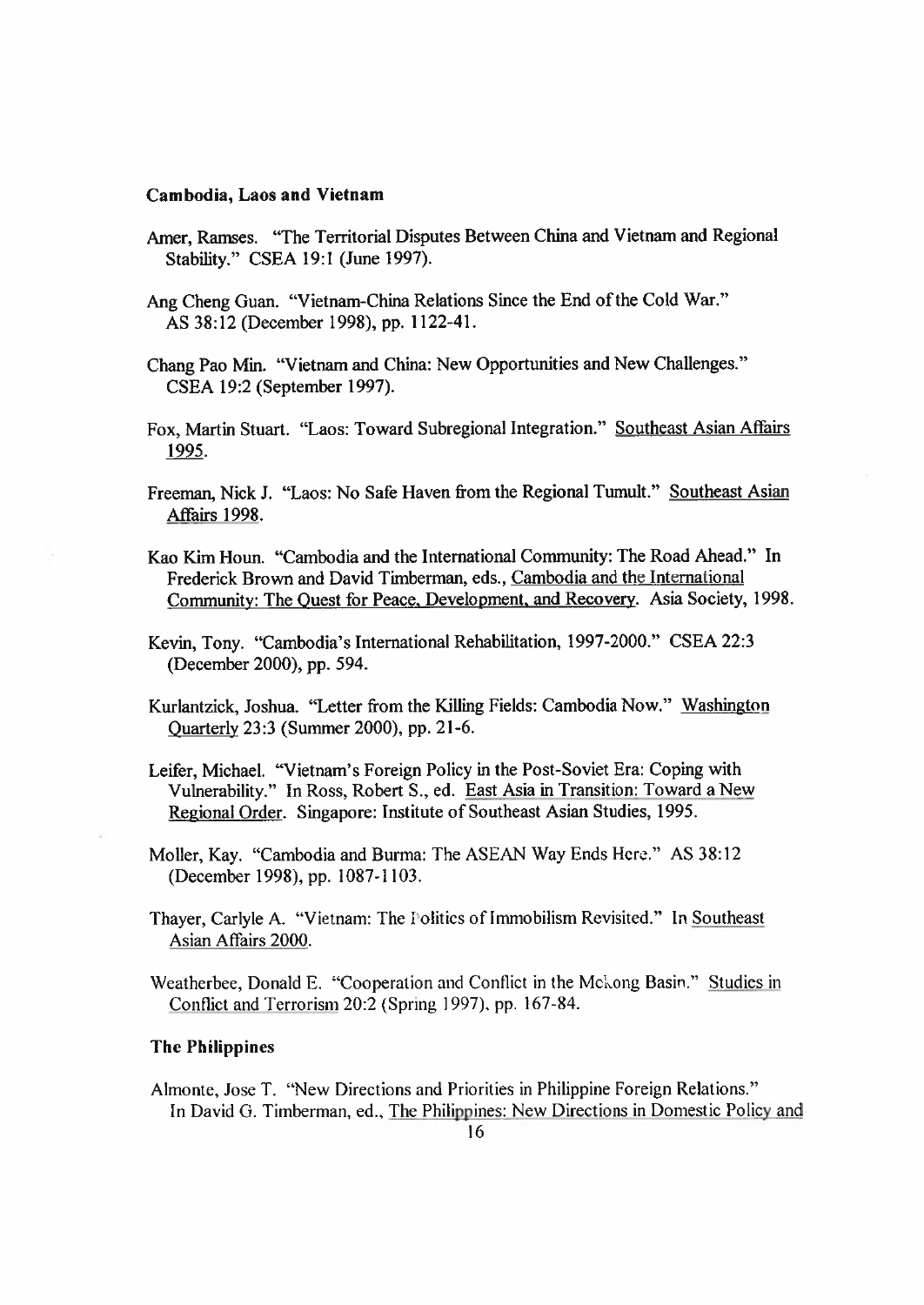Foreign Policy. Asia Society, 1998.

#### **II. ASEAN and Southeast Asian Regionalism**

#### **A. Overview**

Acharya, Amitav. "<sup>A</sup> New Regional Order in Southeast Asia: ASEAN in the Post Cold War Era." Adelphi Paper No. 279.

Buszynski, Leszek. "ASEAN"<sup>s</sup> New Challenges." PA <sup>70</sup>:4 (Winter 1998).

- Catley, Bob. "The Bush Administration and Changing Geopolitics in the Asia-Pacific Region." CSEA 23:1 (April 2001), pp. 149-67.
- Cotton, James. "The 'Haze' Over Southeast Asia: Challenging the ASEAN Mode of Regional Engagement." PA 72:3 (Fall 1999).
- Denoon, David and Evelyn Colbert. "Challenge for the Association of Southeast Asian Nations." PA 71:4 (Winter 1998-99).
- Elliot, Lorraine. "Environmental Challenges." Southeast Asian Affairs 2001. Pp.68-81.
- Eng, Peter. "Transforming ASEAN." Washington Quarterly <sup>22</sup>:<sup>1</sup> (Winter 1999).
- Frost, Frank. "ASEAN since 1967—Origins, Evolution and Recent Developments." In Broinowski, ed., pp. 1-29.
- Funston, John. "Challenges Facing ASEAN in <sup>a</sup> More Complex Age." CSEA 21:2 (August 1999), pp. 22-37.
- Ganesan, <sup>N</sup>. "ASEAN'<sup>s</sup> Relations with Major External Powers." CSEA 22:2 (August 2000), pp. 258-78.
- Khoo How San. "ASEAN as <sup>a</sup> 'Neighborhood Watch Group.'" CSEA 22:2 (August 2000), pp. 279-301.
- Mutatib, Hussein. "At 30 ASEAN Looks to Challenges in the New Millenium." CSEA 19:2 (June 1997).
- Osborne, Milton. "The Strategic Significance of the Mekong." CSEA 22:3 (December 2000), pp. 429-44.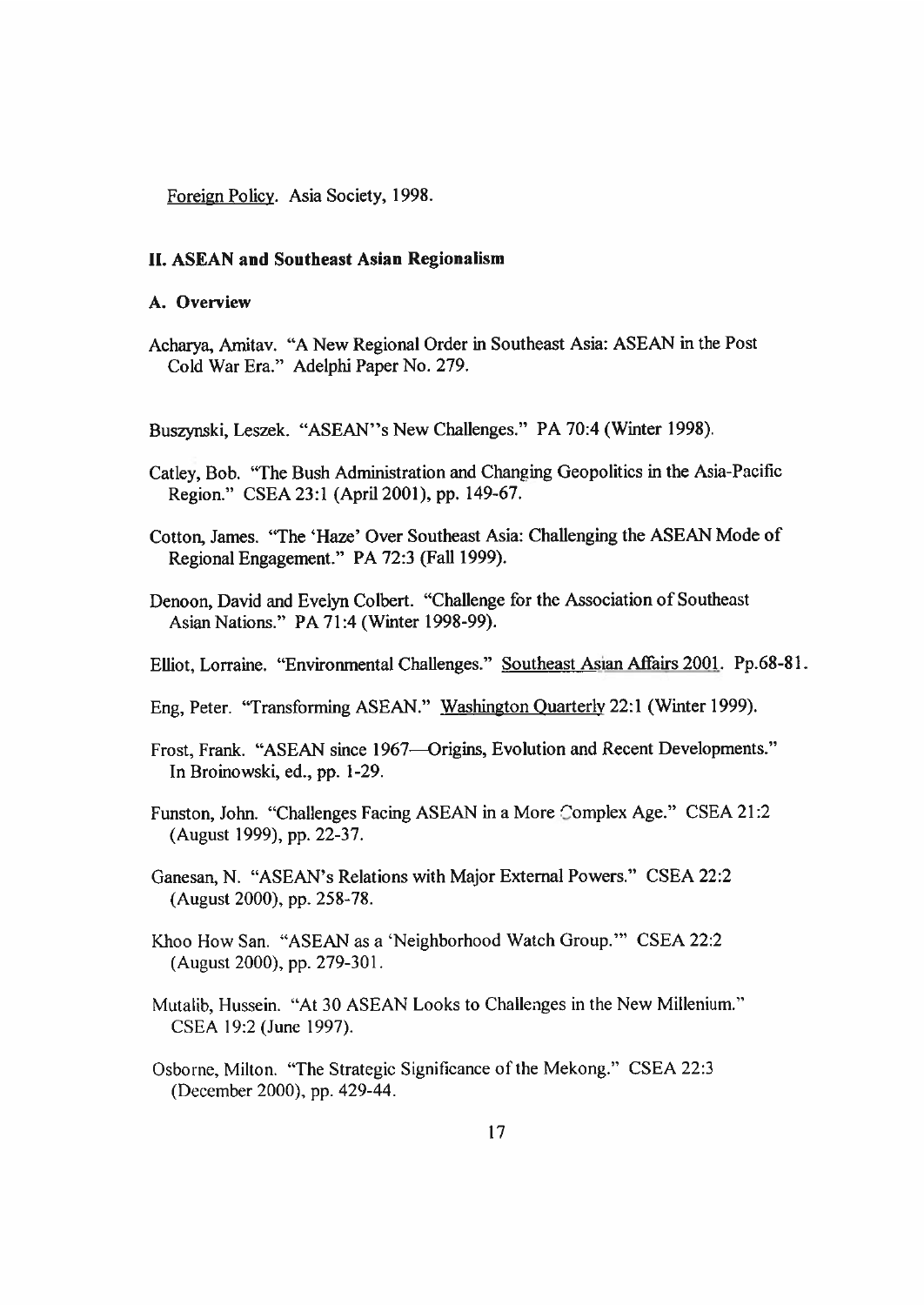- Quigly, Kevin <sup>F</sup>. "ASEAN: How It Works and Why It Matters." In Growing Pains: ASEAN's Economic and Political Challenges. Asia Society Asian Update. December 1997.
- Ramcharan, Robin. "ASEAN and Non-interference: <sup>A</sup> Principle Maintained." CSEA 22:1 (April 2000).

Sheriden, Greg. "ASEAN: An Image Problem." Southeast Asian Affairs 1998.

Singh, Daljit. "Southeast Asia in 1999: <sup>A</sup> False Dawn?" Southeast Asian Affairs 2000. Pp.3-24.

6

- . ''Southeast Asia in 2000: Many Roads, No Destination?" Southeast Asian Affairs 2001. Pp. 3-26.
- Solingen, Etel. "ASEAN, Quo Vadis? Domestic Coalitions and Regional Co-operation." CSEA 21:1 (April 1999).
- Sukhumbhand Paribatra. "The Asean Experience: Lessons from the Past, Thoughts for the Future." Conference paper, 1995.

Weatherbee, Donald E. "ASEAN and Evolving Patterns of Regionalism in Southeast Asia." Asian Journal of Political Science 1:1 (June 1993), pp. 29-54.

. "ASEAN and the Political Challenges of Expansion." In Asia Society Asian Update. December 1997.

. "Regionalism in the Southeast Asian Context." Conference paper, 1996.

#### <sup>a</sup>. Economic Cooperation

Anderson, Kym. "Globalization, WTO, and ASEAN." ASEAN Economic Bulletin (Singapore) 18:1 (April 2001), pp. 12-23.

Bowles, Paul. "ASEAN, AFTA, and the 'New Regionalism.'" PA 70:2 (Summer 1997), pp. 219-31.

Chaterjee. "ASEAN Economic Cooperation in the 1980s and 1990s." In Broinowski, ed., pp. 58-82.

Pang, Eul-Soo. "The Financial Crisis of 1997-98 and the End of the Asian Developmental State." CSEA 22:3 (December 2000), pp. 570-93.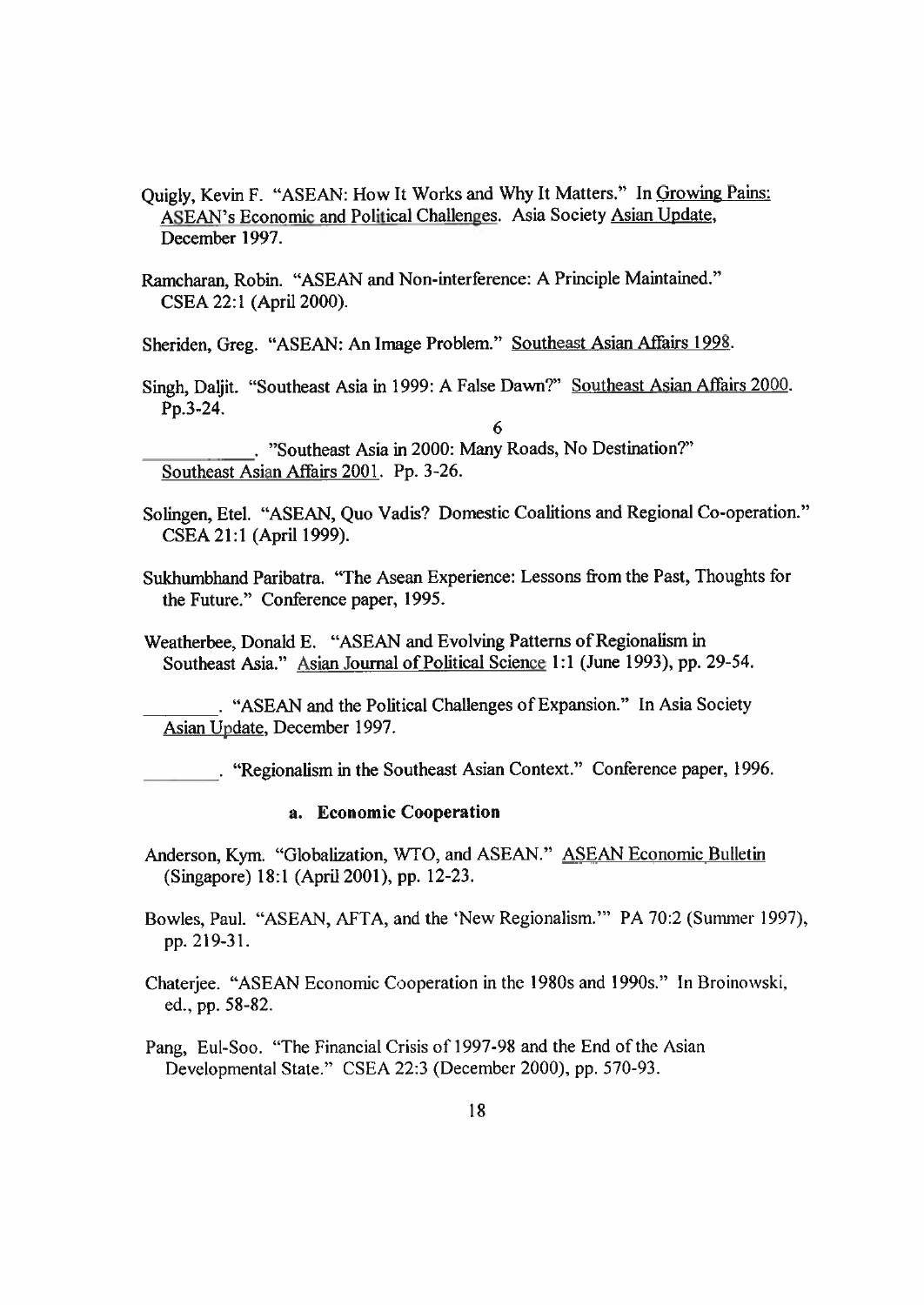- Suthad Setboonsamg. "ASEAN Economic Cooperation: Adjusting to the Crisis." Southeast Asian Affairs 1998.
- Weatherbee, Donald E. "Subregional Growth Zones as <sup>a</sup> Development Strategy: The Mini-ASEANs." Journal of Asian Business 13:3 (1997), pp. 47-68.
- Wrage, Stephen D. "Examining the 'Authoritarian Advantage' in Southeast Asian Development in the Wake of Asian Economic Failures." Studies in Conflict & Terrorism 22:1 (January-March 1999), pp.21-31.

# b. ASEAN and the European Union

- Dent, Christopher M. "ASEM and the 'Cinderella complex' of EU-East Asian economic relations." PA 74:1 (Spring 2001), pp. 25-52.
- Dent, Christopher M. "The ASEM:Managing the New Framework of the EU's Economic Relations with East Asia." PA 70:4 (Winter 1997-98), pp. 495-516.
- Mols, M. "Cooperation with ASEAN: A Success Story." In Geoffrey Edwards and Elfriede Regelsberger, eds., Europe's Global Links: The European Community and Inter-Reeional Cooperation. London: Pinter, 1990.
- Palmujoki, Eero. "EU-ASEAN Relations: Reconciling Two Different Agendas." CSEA 19:3 (December 1997).

Yeo Lay Hwee. "ASEM: Looking Back, Looking Forward." CSEA 22:1 (April 2000).

#### D. ASEAN and Pacific Regionalism

Acharya, Amitav. "A Regional Security Community in Southeast Asia." Journal of Strategic Studies 19:3 (1995), pp. 175-200.

Gallant, Nicole and Richard Stubbs. "APEC's Dilemmas: Institution Building Around the Pacific Rim." PA 70:2 (Summer 1997), pp. 203-18.

Haas, Michael. "ASEAN's Pivotal Role in Asian-Pacific Regional Cooperation." Global Governance 3 (1997), pp. 329-49.

Kavi Chongkittavorn. "East Asian Regionalism: So Close and Yet So Far." Southeast Asian Affairs 1998.

Kishore Mahbubani. "An Asian-Pacific Consensus." Foreign Affairs 76:5 (September/October 1997), pp. 149-59.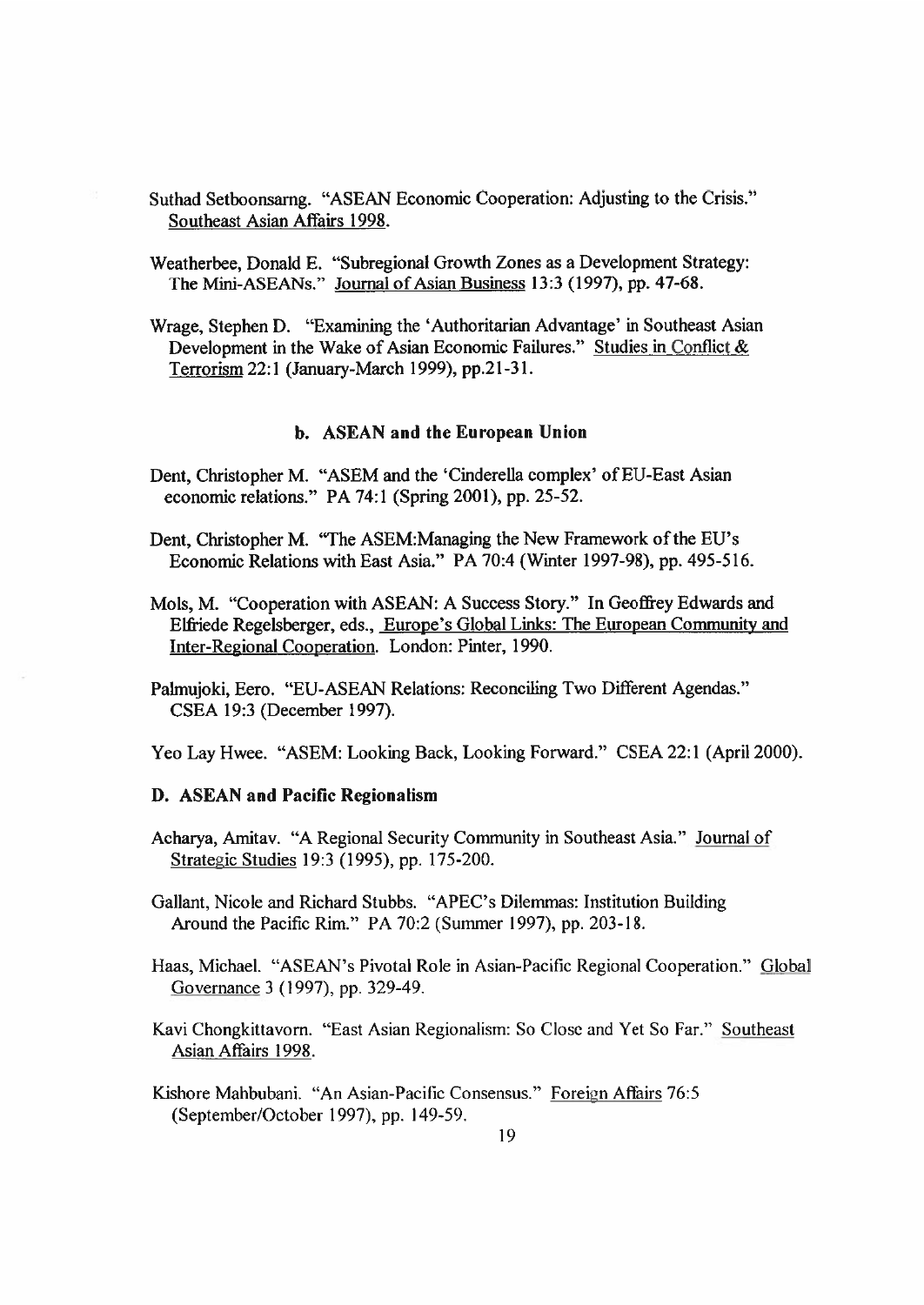#### **III. Southeast Asian Security**

#### **A. Security (in general)**

- Almonte, Jose T. "Ensuring Security the 'Asean Way.'" Survival 39:4 (Winter 1997-98), pp.80-92.
- Busse, Nikolas. "Constructivism and Southeast Asian Security." The Pacific Review 12:1 (1999), pp. 39-60.
- Caballero-Anthony, Mely. "Mechanisms of Dispute Settlement: The ASEAN Experience." CSEA 20:1 (April 1998).
- Chalk, Peter. "Separatism and Southeast Asia: The Islamic Factor in Southern Thailand." Studies in Conflict & Terrorism 24:4 (July-August 2001), pp. 241-69.

. "Southeast Asia and the Golden Triangle's Heroin Trade:Threat and Response." Studies in Conflict & Terrorism 23:2 (April-June 2000), pp. 89-106.

- Dupont, Alan. "ASEAN's Response to the East Timor Crisis." Australian Journal of International Affairs 54:2 (2000), pp. 163-70.
- Emmerson, Donald and Sheldon Simon. "Regional Issues in Southeast Asian Security: Scenarios and Regimes." NBR Analysis 4:2 (July 1993).
- Hernandez, Carolina. "Southeast Asia and the Bangkok Treaty." In Ramesh Thakur, ed., Nuclear Weapons Free Zones. New York:St. Martin's Press, 1998.

Huxley, Tim. "ASEAN Security Cooperation: Past, Present and Future." In Broinowski, ed., pp. 83-112.

- Huxley, Tim. "ASEAN's role in the emerging East Asian security architecture." In Ian Cook et al, eds., Fragmented Asia: Regional Integration and National Disintegration. Aldershot, Eng.: Avebury/Ashgate, 1996.
- Jones, David M. and Mike L. Smith. "The Changing Security Agenda in Southeast Asia: Globalization, New Terror, and the Delusions of Regionalism." Studies in Conflict & Terrorism 24:4 (July-August 2001), pp. 271-88.
- MacIntyre, Andrew. "Trade, Security and the Internationalization of Grand Strategy in Southeast Asia." Conference paper, 1996.
- Naurine, Shaun. "ASEAN and the Management of Regional Security." PA 71:2 (Fall 1998), pp.195-214.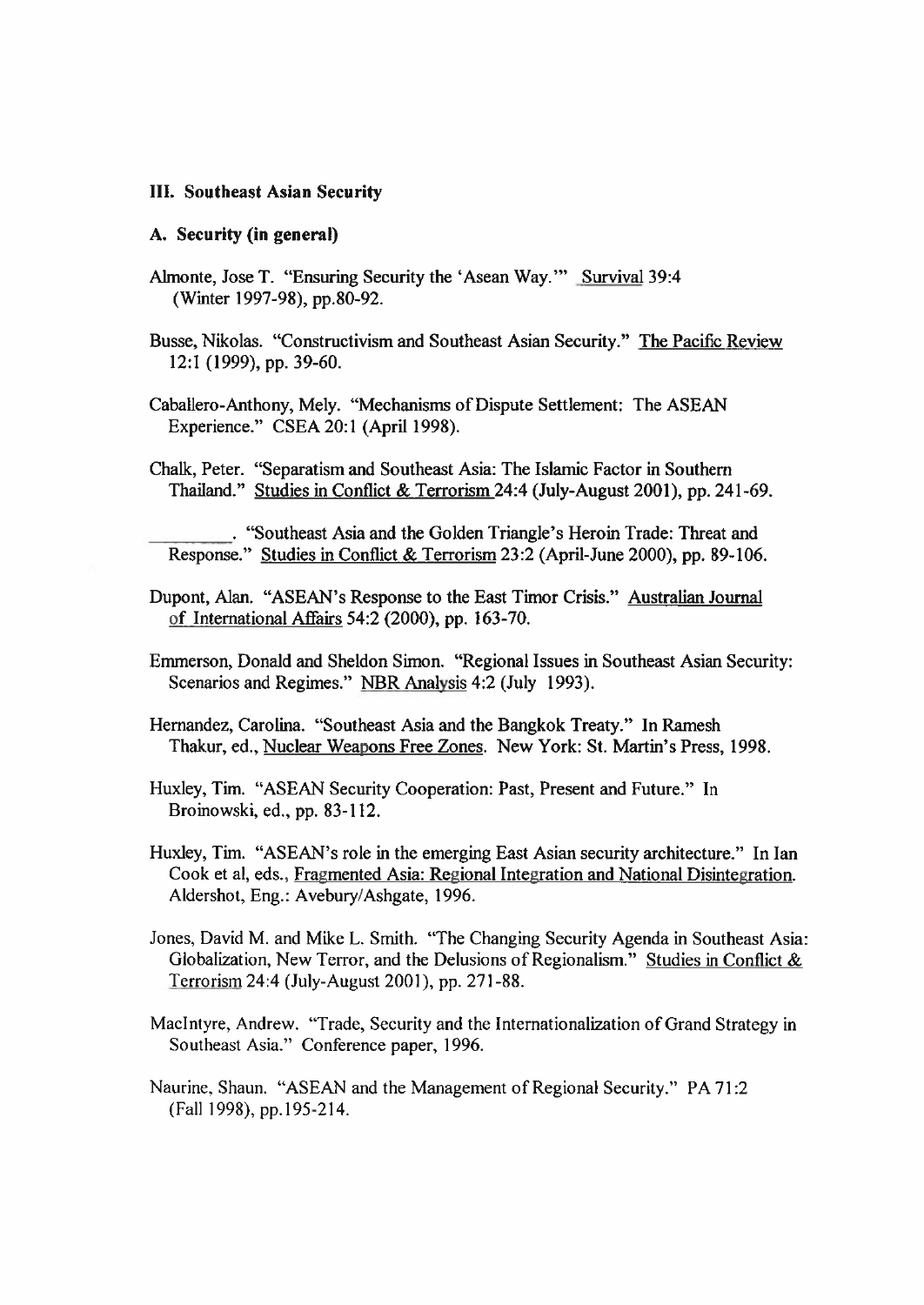Nischalke, Tobias Ingo. "Insights from ASEAN's Foreign Policy Cooperation: The 'ASEAN Way,' <sup>a</sup> Real Spirit or <sup>a</sup> Phantom?" CSEA 22:1 (April 2000).

Simon, Sheldon. "ASEAN's Security in the 1990s." In Broinowski, ed.

. "Realism and neoliberalism: international relations theory and Southeast Asian security." Pacific Review 8:1 (1995), pp. 5-24.

. "The Economic Crisis and ASEAN States' Security." Conference paper, 1998.

Stuart, Douglas T. "Toward <sup>a</sup> Concert in Asia." AS 38:3 (March 1997), pp. 229-44.

Tagliacozzo, Eric. "Border Permeability and the State in Southeast Asia: Contraband And Regional Security." CSEA 23:2 (August 2001), pp.254-74.

- Tan, Andrew. "Armed Muslim Separatist Rebellion in Southeast Asia: Persistence, Prospects, and Implications." Studies in Conflict & Terrorism 23:4 (October-December 2000), pp. 267-88.
- Weatherbee, Donald E. "Economic Growth and the Security Environment in Southeast Asia." In W. Scott Thompson and Kenneth M. Jensen., eds., Rapid Economic Growth. Conflict & Peace in Southeast Asia. Washington, D.C.: United States Institute of Peace, 1997.

#### **B. ASEAN Regional Forum (ARF)**

Anatolik, Michael. "The ASEAN Regional Forum: The Spirit of Constructive Engagement." CSEA 16:2 (September 1994), pp. 117-36.

Emmers, Ralf. "The Influence of the Balance of Power Factor within the ASEAN Regional Forum." CSEA 23:2 (August 2001), pp. 275-91.

Foot, Rosemary. "China in the ASEAN Regional Forum: Organizational Processes and Domestic Modes of Thought." AS 38:5 (May 1998), pp. 425-40.

Garofano, John. "Flexibility or Irrelevance: Ways Forward for the ARF." CSEA 21:1 (April 1999).

Johnston, Alastair Iain. "The Myth of the ASEAN Way: Explaining the Evolution of the ASEAN Regional Forum." In Helga Haftendorn et al, eds., Imperfect Unions: Security Institutions Over Time and Space. Oxford: Oxford University Press, 1999.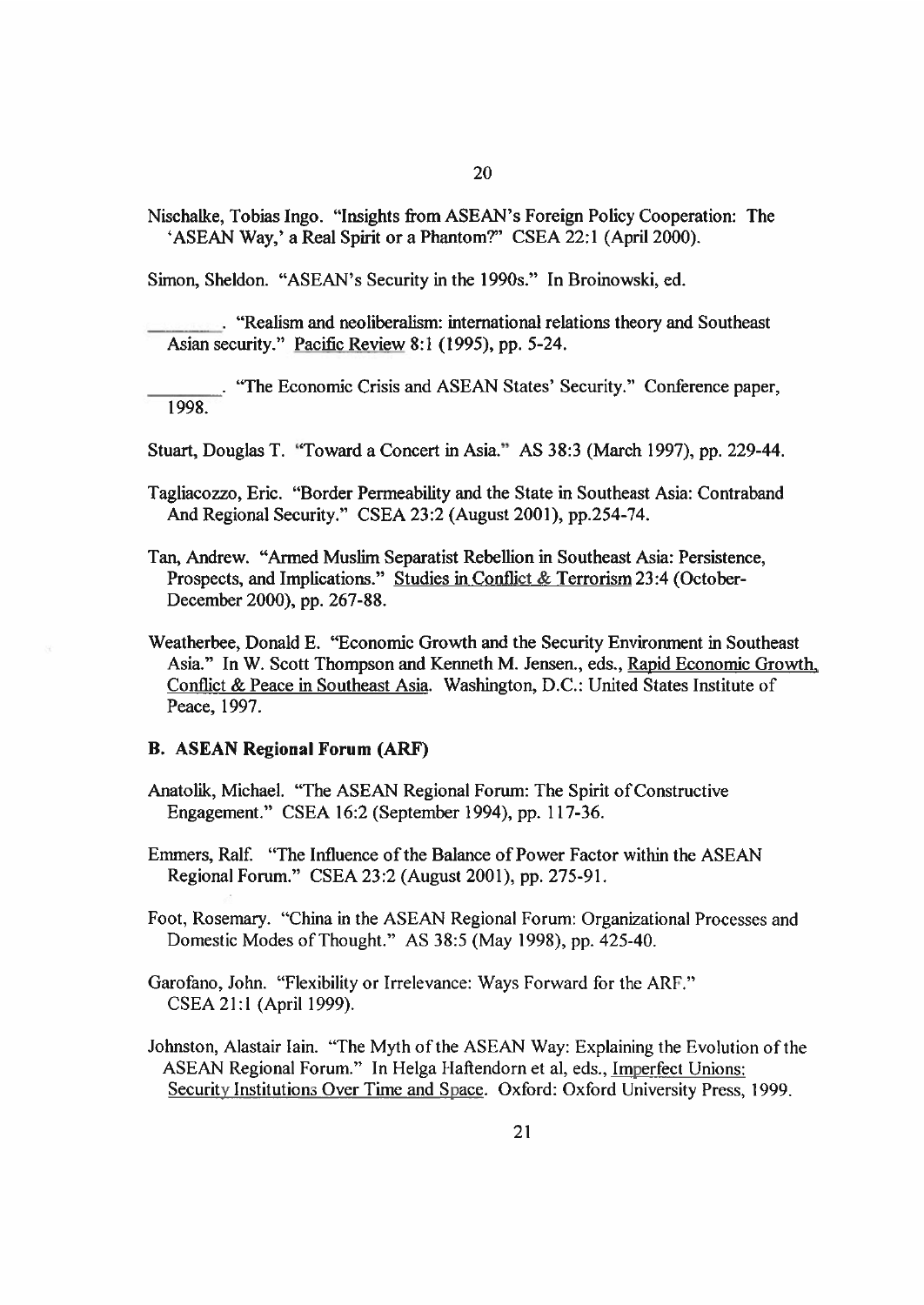- Lim, Royn. "The ASEAN Regional Forum: Building on Sand." CSEA 20:2 (August 1998).
- Simon, Sheldon. "Security prospects in Southeast Asia; collaborative efforts and the ASEAN Regional Forum." The Pacific Review 11:2 (1998), pp. 195-212.
- Tay, Simon with Obood Talib. "The ASEAN Regional Forum: Preparing for Preventive Diplomacy." CSEA 19:3 (December 1997).
- Weatherbee, Donald E. "ASEAN Regional Forum." World Encyclopedia of Peace. Manuscript of entry dated Spring 1997.

# **C. South China Sea**

 $\theta$ 

- Daojiong Zha and Mark J. Valencia. "Mischief Reef: Geopolitics and Implications." Journal of Contemporary Asia 31:1 (2001), pp.86-101.
- Furtado, Xavier. "International Law and the Dispute Over the Spratly Islands." CSEA 21:3 (December 1999).
- Johnson, Douglas. "Drawn into the Fray: Indonesia's Natuna Islands Meet China's Long Gaze South." AA 24:3 (Fall 1997), pp. 153-62.

Odgaard, Liselotte. "Deterrence and Co-operation in the South China Sea." CSEA 23:2 (August 2001), pp. 292-306.

Rosenbert, David. "Environmental Pollution Around the South China Sea: Developing <sup>a</sup> Regional Response." CSEA 21:1(April 1999).

San Pablo-Baviera, Aileen. "Security Challenges of the Philippine Archipelago." Southeast Asian Affairs 1998.

Shee Poon Kim. "The South China Sea in China's Strategic Thinking." CSEA 19:4 (March 1998).

Storey, Ian James. "Creeping Assertiveness: China, the Philippines and the South China Sea Dispute." CSEA 21:1 (April 1999).

Tonnesson, Stein. "Vietnam's Objective in the South China Sea: National or Regional Security." CSEA 22:1 (April 2000).

Townsend-Gault, Ian. "Preventive Diplomacy and Pro-activity in the South China Sea." CSEA 20:2 (August 1998)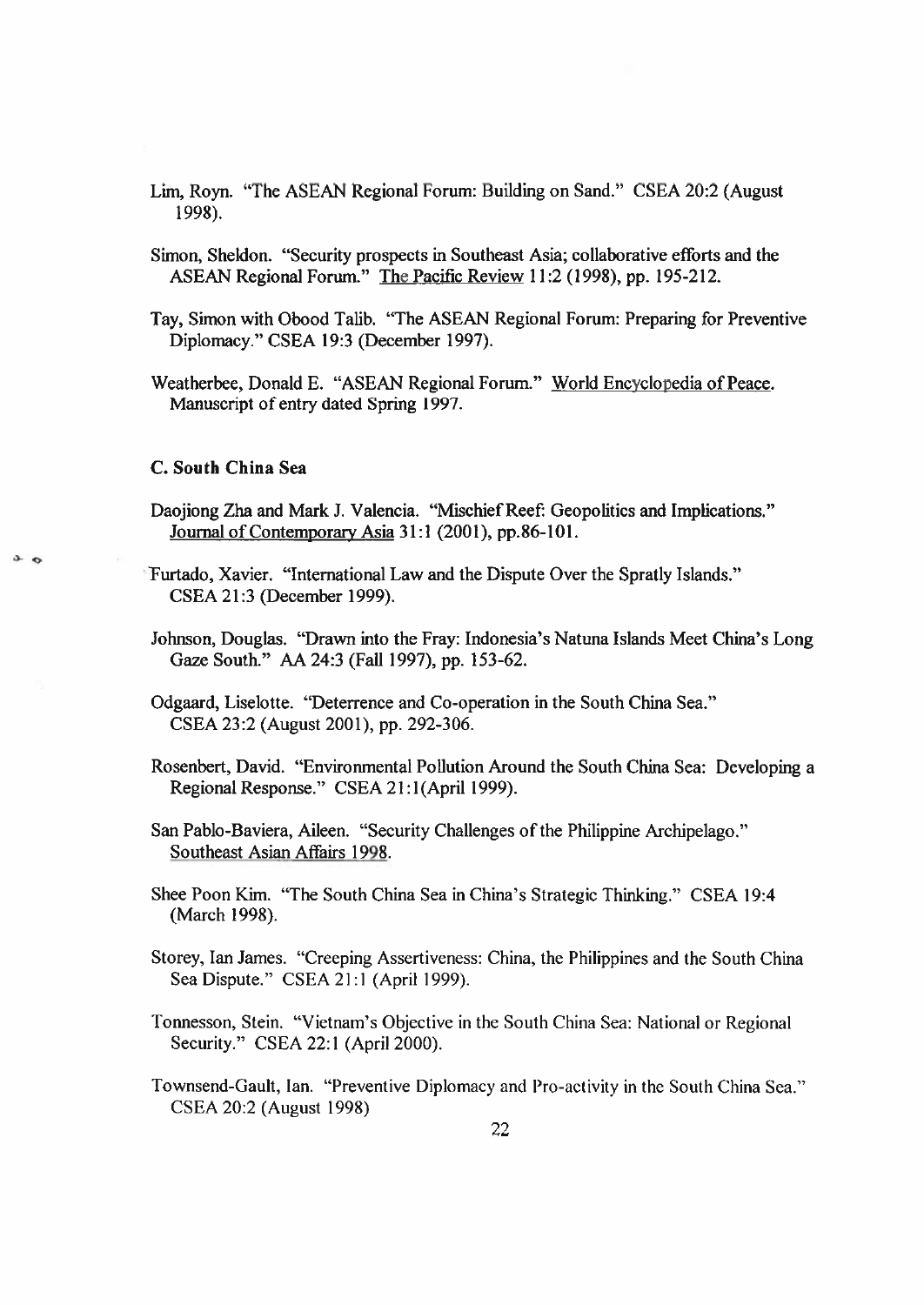#### **IV. China, Japan and Australia**

# **A. China**

- Denoon, David B.H. and Wendy Frieman. "China's Security Strategy: The View from Beijing, ASEAN, and Washington," AS 36:4 (April 1996), pp. 422-39.
- Roy, Denny. Chapter 8, "South and Southeast Asia," in China's Foreign Relations. Lanhan: Rowan & Littlefield, 1998.
- Shambaugh, David. "Chinese Hegemony Over East Asia by 2015?" Korean Journal of Defense Analysis IX:1 (Summer 1997), pp. 7-28.
- Singh, Bilveer. "Sino-Southeast Asian Relationships in the Post-Deng Era." Korean Journal of Defense Analysis VII: 2 (Winter 1995), pp. 41-56.

Whiting, Allen S. "ASEAN Eyes China: The Security Dimension." AS 37:4 (April 1997), pp. 299-322.

Wu Xinbo. "U.S. Security Policy in Asia: Implications for China-U.S. Relations." CSEA 22:3 (December 2000), pp.478-97.

# **B. Japan**

Hashimoto, Motohide. "Security in Southeast Asia and the Role of Japan." IIPS Policy Paper 172E (May 1997).

 $\Omega$ 

Lee Poh Ping. "ASEAN and the Japanese Role in Southeast Asia." In Broinowski, ed.

- Japan Ministry of Foreign Affairs. Webpage: www.mofa.go jp/region/asia-paci. Has index to both bilateral and multilateral links in Southeast Asia, ASEAN, ARF, etc.
- Shiraishi, Takashi. "Japan and Southeast Asia." In Peter J. Katzenstein and Takashi Shiraishi, eds., Network Power: Japan and Asia. Ithaca: Cornell University Press, 1997.
- Taplin. "Japan's Foreign Policy Towards Southeast Asia." In Richard L. Grant, ed., The Process of Japanese Foreign Policy: Focus on Asia. London: The Royal Institute Of International Affairs, Asia-Pacific Programme, 1997.
- Terada, Takashi. "The Australia-Japan Partnership in the Asia-Pacific: From Economic Diplomacy to Security Co-operation?" CSEA 22:1 (April 2000).